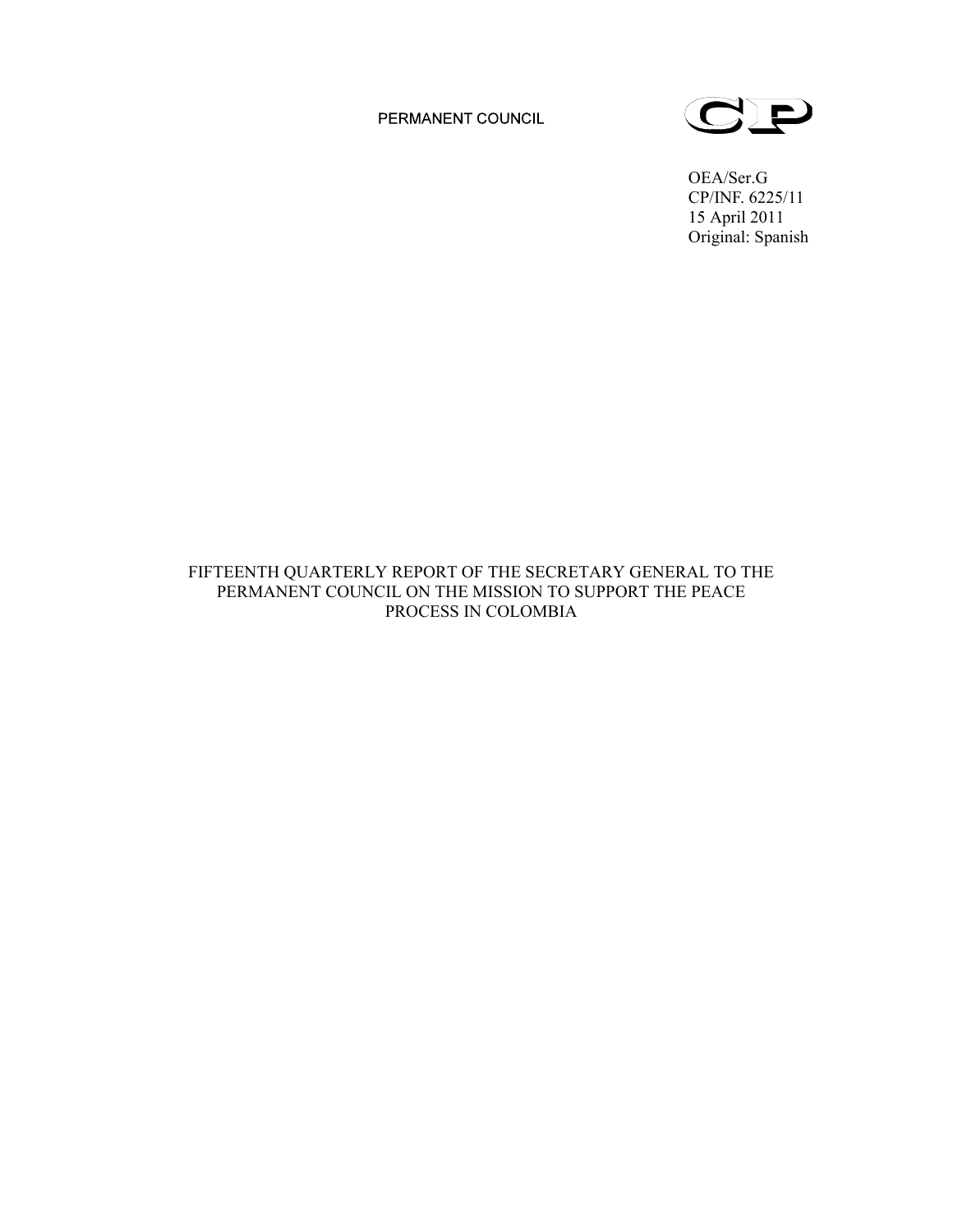http://scm.oas.org/pdfs/2011/CP2669.pdf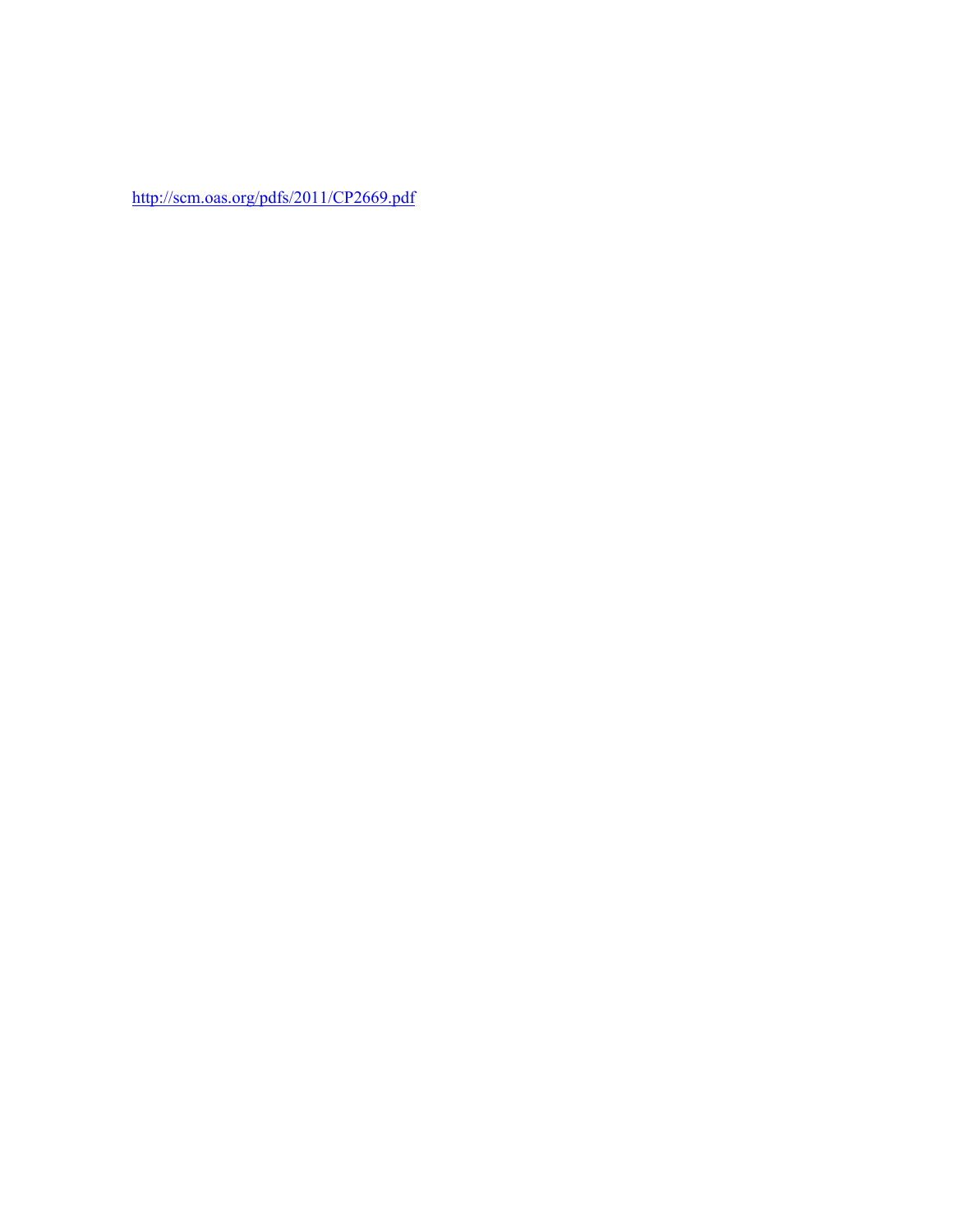# **FIFTEENTH QUARTERLY REPORT OF THE SECRETARY GENERAL TO THE PERMANENT COUNCIL ON THE MISSION TO SUPPORT THE PEACE PROCESS IN COLOMBIA**

The following *Quarterly Report* is presented pursuant to resolution CP/RES. 859 (1397/04), wherein the Organization of American States instructs the Secretary General to periodically report to the Permanent Council on the work of the Mission to Support the Peace Process in Colombia of the Organization of American States (MAPP/OEA) and its continued ability to contribute, through its work in Colombia, to the fulfillment of the values and principles contained in the Charter of the Organization of American States and the Inter-American Democratic Charter.

# **I. GENERAL CONSIDERATIONS**

The General Secretariat deems it necessary, within the framework of the Government of President Juan Manuel Santos, to review what the Mission to Support the Peace Process of the Organization of American States (MAPP/OEA) has witnessed in Colombia for the purpose of indicating some issues and challenges to address in the peace process.

As part of its mandate, since 2004 MAPP/OEA has been supporting the peace process between the Government and the United Self-defense Forces of Colombia (AUC) in all substantive aspects: verification of the cessation of hostilities, demobilization, the surrender and destruction of weapons; monitoring of the reintegration of former combatants; monitoring and support for implementation of the Justice and Peace Law; and aid to victims and communities. Moreover, MAPP/OEA assisted with the demobilization of the Guevarist Revolutionary Army (ERG).

One of the main impacts of demobilization has been the disappearance of the self-defense forces as a political reality. This fact, expressed in the demobilization of 31,671 members of selfdefense groups between 2004 and 2006 and the surrender and subsequent destruction of 18,051 weapons by these illegal factions was extremely important, for it marked a before and after in the interpretation and analysis of the phenomenon of violence in Colombia and opened up new opportunities and challenges on the difficult path to peace.

Furthermore, however, recognition of the victims and their active engagement in the process, the emergence of the truth, the justice and redress process, the incipient State presence in the most affected territories, the beginning of a return by communities that had been forced out by the violence, and the rebuilding of the social fabric in populations that had been under the domination of irregular armed factions are major steps toward national reconciliation.

The General Secretariat wishes note that after six years of MAPP/OEA's presence in Colombia, the situation in the country has changed for the better, and it commends the efforts of the Government, institutions, and Colombian society to make this goal a reality. The Peace Process with the self-defense forces and, later, the Guevarist Revolutionary Army (ERG) has made room for the creation of pacification zones in the country, directly impacting the life of the communities most affected by the violence.

During the period covered by this report, the General Secretariat, through MAPP/OEA, has closely observed the current insecurity in different parts of the country, especially in places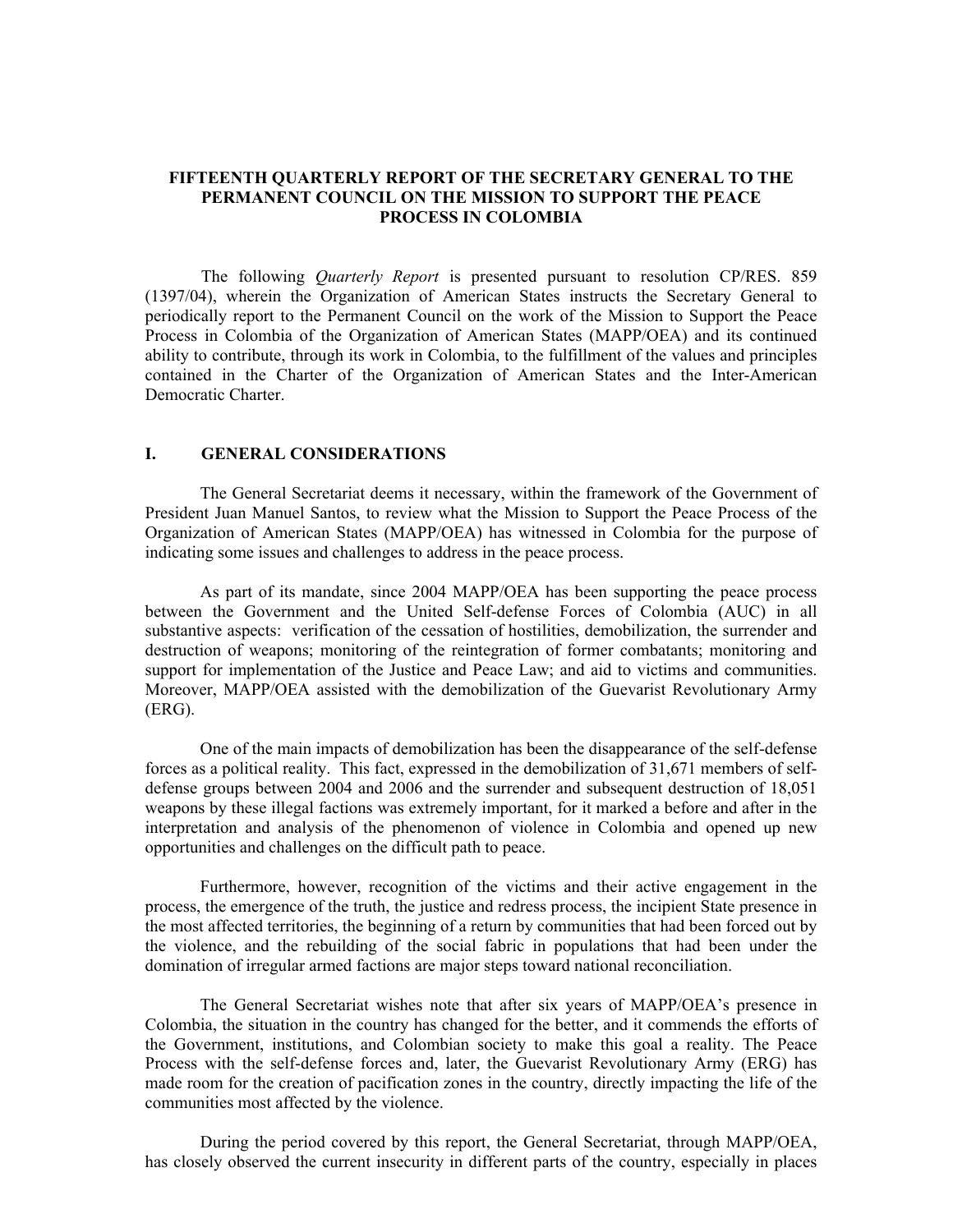where demobilization of the self-defense forces occurred. There has been a complex reconfiguration of the picture in urban and rural sectors, due to the emergence and growth of some groups operating outside the law that are linked with narcotrafficking and other illicit activities. The activities of these groups continue causing direct harm and collateral damage in some communities. Therefore, the General Secretariat applauds the Government's decision, manifested in Decree 2374 of July 1, 2010, to create the Interinstitutional Committee to Combat Criminal Bands and Networks, and commends the current Government on the submission of its bill on Citizen Security. In the current situation, effective application of Decree 1737 of May 19, 2010, establishing a new program of a preventive nature to protect victims and witnesses under the Justice and Peace Law is urgently needed.

However, as MAPP/OEA has mentioned in different forums on different occasions, notwithstanding efforts by the national government with respect to the adoption and application of protective measures, threats, intimidation, and murder have been an almost permanent fixture over the past six years. As the trials and restitution of lands have moved forward, some victims and leaders have become the target of threats, intimidation, and murder.

Concerning the reintegration of former combatants, the rebirth of the Ministry of the Interior and Justice's Program for Reincorporation into Civilian Life (PRVC) as the High Council for Reintegration (ACR) shifted the focus of the Reintegration Policy. The ACR has managed to improve coverage rates for demobilized combatants and their immediate families. Under a decentralized system, it has standardized criteria and methodologies, thereby improving the mechanisms for monitoring and evaluating the reintegration process.

A very disturbing phenomenon that has become widely visible in recent months is the recruitment of children and adolescents by illegal armed groups and the growing participation of these young people in criminal activities, a circumstance that has heavily impacted indigenous and Afro-descendent communities. The approval and publication of document CONPES 3673 of July 19, 2010, which enunciates the State Policy for preventing the recruitment and use of children, could serve as an important catalyst for the various efforts of Colombian institutions, from the regional sphere, with its Commissions to Prevent Recruitment, to the national sphere, through the promotion of linkage and coordination in this area by the Intersectoral Commission to Prevent Recruitment (CIPR).

With the creation of an unusual innovative framework in the field of transitional justice, through its enactment of Law 975 of 2005, known as the "Justice and Peace Law," Colombia has achieved major objectives. Today, the victims have become the key protagonists in the peace process. This would have been impossible without the demobilization process, the subsequent implementation of this law, and the combined efforts of civil society, victims' organizations, the institutions charged with their aid, and the *postulados* [or *postuladas,* demobilized fighters who apply for benefits under the Justice and Peace Law] who actively participate in the process. Nonetheless, it is imperative that the Government and State institutions coordinate efforts and jointly make a series of policy and procedural decisions to guarantee the juridical security, sustainability, and viability of the process.

At the same time, they must tackle the challenges of the later stages of the process, such as creating jobs for demobilized combatants, ending benefits to participants actively reincorporated into civilian life, reintegrating communities, monitoring the situation of demobilized combatants who are not active in the Program, guaranteeing the security of communities by ensuring that the victimizing events will not be repeated, creating alternative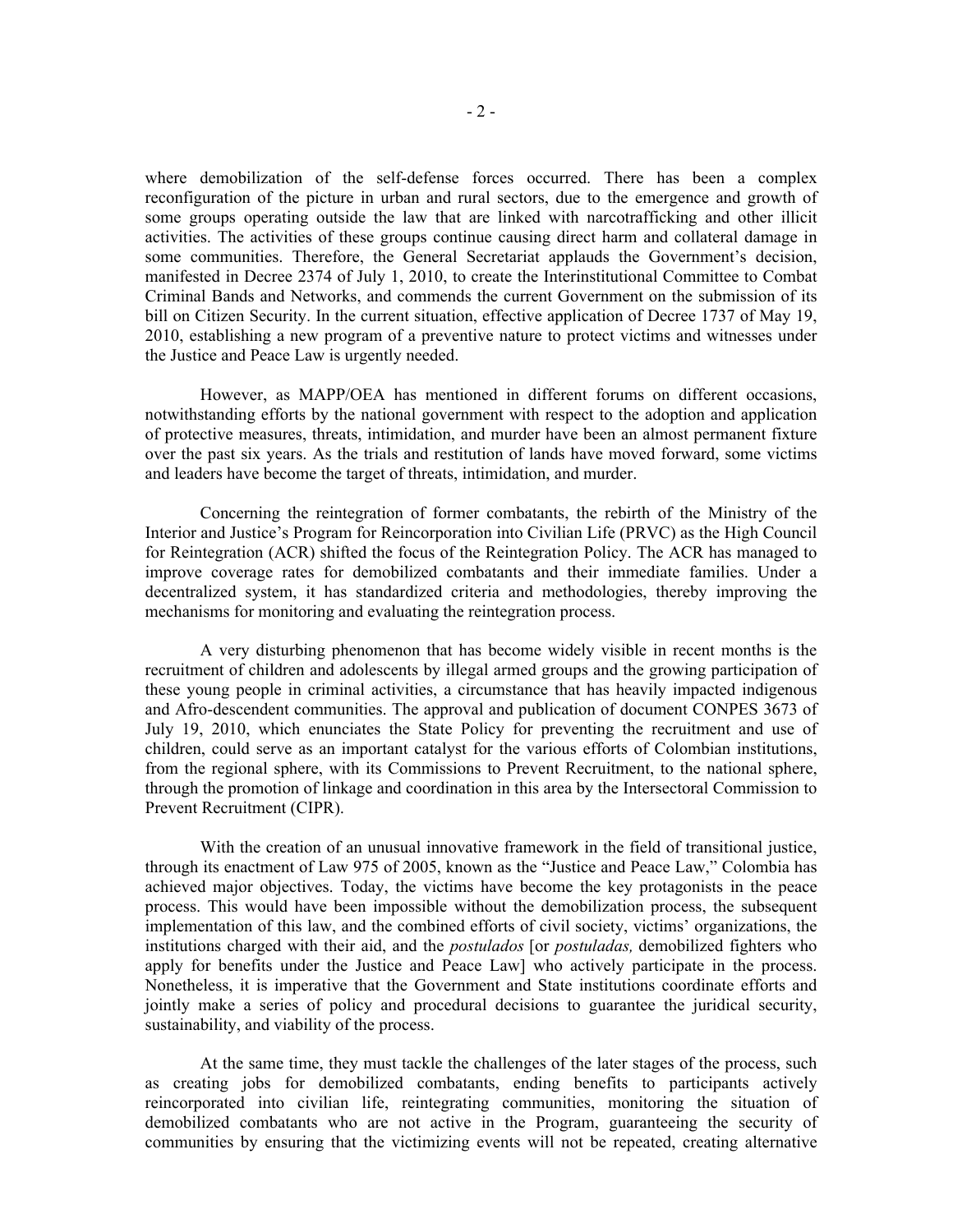programs to prevent illicit recruitment, and thwarting the growth and consolidation of postdemobilization groups.

A process of this magnitude faces difficulties and poses challenges for the government, challenges that are inherent to any peace process. In the view of this Mission, issues such as the restitution of lands and property, redress, the search for truth, and the construction of a historical memory, in particular, require a broad-based political and social consensus to ensure that the efforts put forward are sustainable and contribute to national reconciliation. The General Secretariat therefore applauds the decision of President Juan Manuel Santos to form a government of national unity to tackle these issues so vital to peace in the country and commends his interest in putting bills on victims and the restitution of lands at the center of the legislative debate, along with the law on citizen security as a complement to the Democratic Security Policy, in order to address the dynamics of violence in urban areas as matters vital to advancing the process. At the same time, it recognizes the many challenges ahead and urges Colombians, men and women alike, to continue working to achieve a lasting peace.

The Secretary General thanks the Government of President Juan Manuel Santos for its invitation to continue supporting the peace process in Colombia and reiterates its commitment to continue working for peace, helping the government, state institutions, and the Colombian people to deal with the threats, opportunities, and challenges before them. Through MAPP/OEA, the General Secretariat will continue to support and verify: implementation of the National Social and Economic Reintegration Policy; the justice and peace process and comprehensive victim assistance; the policies to prevent recruitment; security conditions and violence against populations; local reconciliation initiatives; rebuilding of the social fabric; and human rights.

## **II. SECURITY CONDITIONS, VIOLENCE AGAINST COMMUNITIES, AND THE STATE RESPONSE**

MAPP/OEA continues to be concerned about the way the civilian population is becoming involved in the violent dynamics imposed by the post-demobilization groups, as it has indicated since the *Sixth Quarterly Report* it submitted to the Permanent Council. Confrontations between these groups in rural areas of municipalities in southern Córdoba, Bajo Cauca, Chocó, and the Nariña coast have resulted in the displacement of Afro-Colombian and indigenous communities caught in the middle of these fights. The insecurity caused by these events can harm communities by confining them or restricting their mobility, preventing them, moreover, from receiving humanitarian aid from State and international cooperation agencies. In regions like southern Córdoba, the Nariña coast, the department of Antioqia, and more recently, the Córdoba coast, massacres have continued, wiping out entire families whose only connection with crime is the area in which they live or their family ties with members of these groups.

In addition, there have been reports of threats against individuals or groups; restrictions on movement; forced recruitment; cases of sexual violence that sometimes involves children and adolescents; selective assassinations primarily targeting social leaders advocating for rights, especially those related to the restitution of property; forced disappearances and indiscriminate urban violence involving the use of explosives and/or hand grenades, etc. While the Public Forces have increased their numbers to control this dynamic and the level of violence has fallen, communities still feel insecure.

The areas with the greatest violence are currently the Bajo Cauca region in Antioquia, southern Córdoba, the Urabá region in Antioquia, the Pacific coast from southern Chocó to the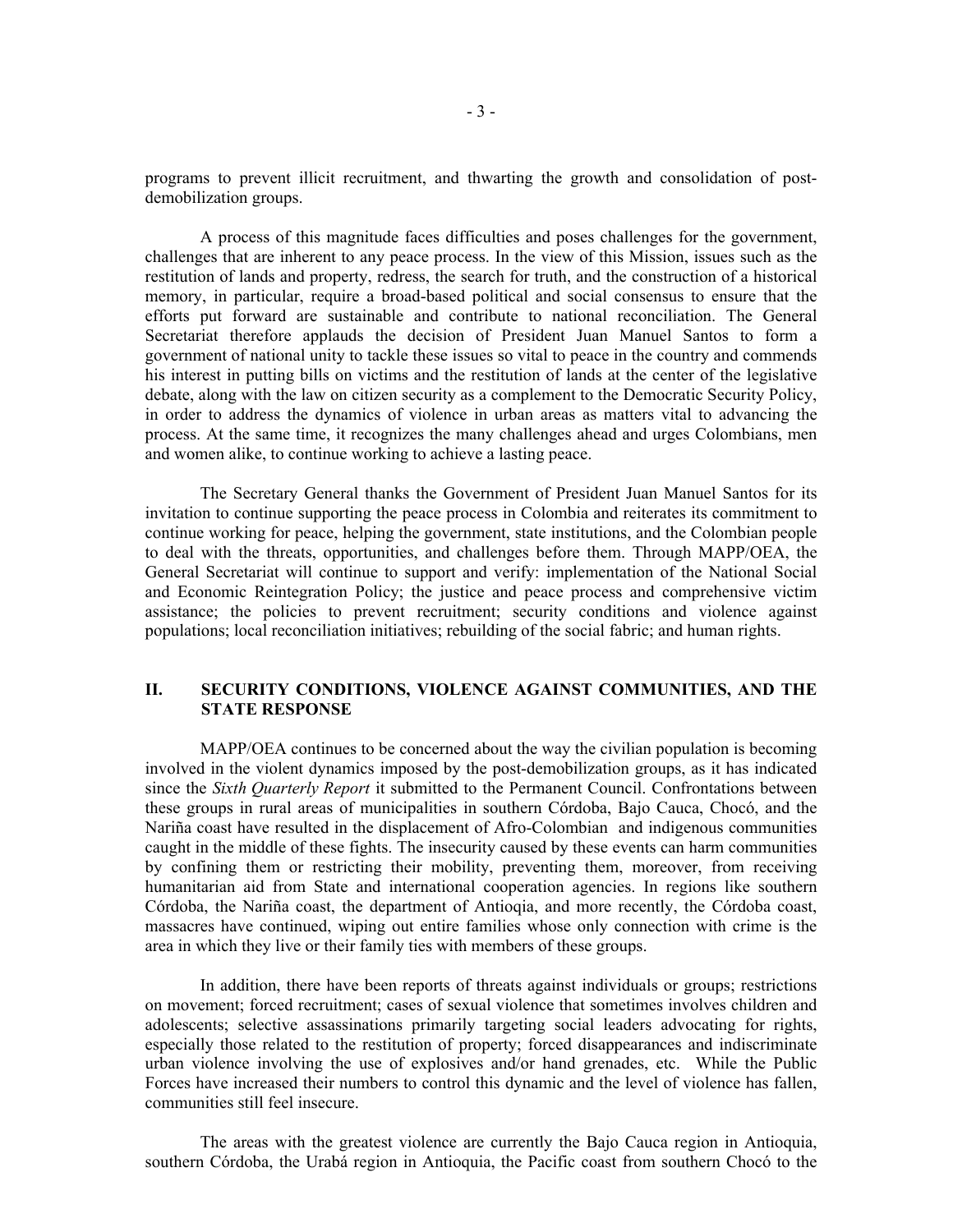department of Nariña, Bajo Putumayo, and the eastern llanos, especially the department of Meta. Despite the efforts of government institutions to address this phenomenon, there continues to be a certain mistrust of local authorities in these locations. Therefore, building confidence in communities affected by the violence and the constant fight against corruption are two issues in which the Government should intervene.

The Mission reiterates its concern about the security and protection of people involved in the land restitution proceedings and urges that institutional efforts to create a specific protection program for this population be resumed. The assassination of Rogelio Martínez, a leader who demanded the return of lands in San Onofre (Sucre), and of Hernando Pérez in Turbo (Antioquia), as well as the attempt on the life of Fernando Enamorado in Apartadó (Antioquia), are extremely serious events that militate against this process. Another such event, which took place in November 2010, was the assassination of Óscar Maussa in San Juan Nepomuceno, Bolívar, to whom the precautionary measures adopted by the Inter-American Commission on Human Rights (IACHR) since September 2006 had been applied. At the time, the Mission condemned this murder and asked the Colombian State to speedily investigate this crime and take steps to prevent other threats against people calling for the restitution of lands. Repetition of these lamentable acts while the public is expecting that that State action will restrain the activities of violent groups only heightens the sense of alarm and insecurity.

In this regard, the Mission notes, as an initial step forward, the issue of Decree 1737 of May 19, 2010, establishing a preventive program to protect victims and witnesses,  $\frac{1}{2}$  which has not yet been fully implemented. At the same time, the proliferation of returns by individuals not involved in the land restitution process constitutes a risk factor, due to the absence of an orderly system to guarantee the security of returnees.<sup>2/</sup> In order to prevent and avoid problems, victims and local authorities should be made aware of the importance of ensuring a sustainable return, with the subsequent institutional commitment to monitor and assist with these processes.

Likewise troubling is the vulnerability of officers of the court, especially prosecutors and investigators of the Exhumations Subunit of the National Justice and Peace Prosecution Unit. The General Secretariat *urges* that the protective measures and investigations of attempts against the security of these persons continue and be improved. The attacks in May in Tumaco, Nariño; in July in Dabeiba, Antioquia; and in October in Puerto Caicedo, Putumayo show the risks that not only these commissions, but the victims as well are exposed to in the different components of the process.

The security situation of the *postulados*, their families, and their attorneys is equally worrisome and undermines the Justice and Peace process, as it constitutes a disincentive for the people who come forward to continue attending and confessing their crimes in the voluntary statement hearings. The Mission commends the efforts of the Office of the High Commissioner for Peace, along with those of the Victim and Witness Protection Program of the Attorney General's Office, to identify the *postulados* who need protection and the efforts of the Ministry of the Interior to devise a strategy to protect this group. Nevertheless, swifter movement in this direction is needed, given the risk to these individuals.

 <sup>1.</sup> Which supersedes Decree 3570, "Protection of Victims and Witnesses" under Law 975 of 2005," pursuant to the decision of the Constitutional Court in Ruling T-496 of 2008 and Judicial Decree 092 in follow-up to Ruling T-025 of 2004.

<sup>2.</sup> Numerous returns without government assistance have been reported in Urabá (Antioquia), as well as Copoca, Zambrano (Bolivar).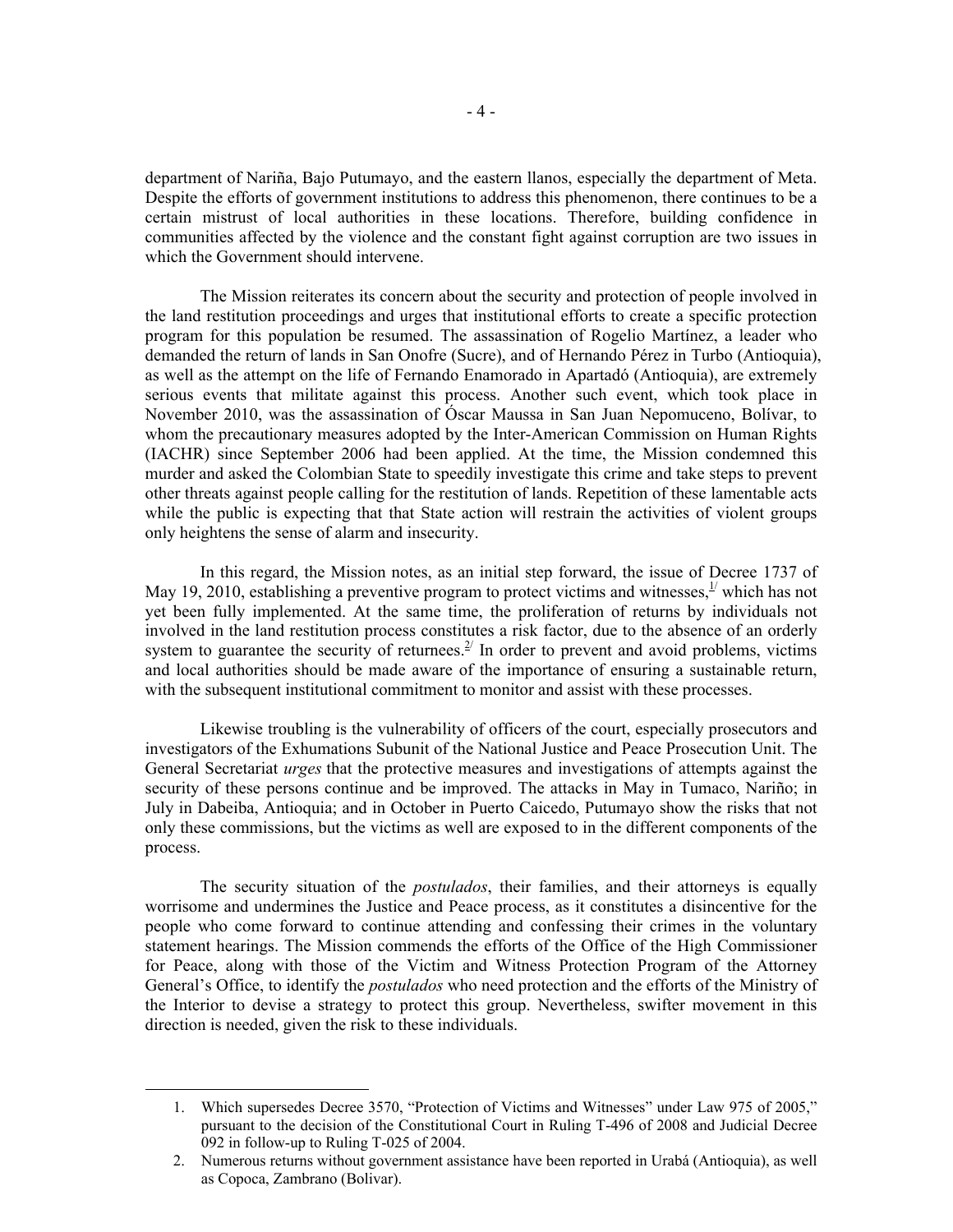## **State Action**

The knowledge gained through the experience in fighting crime has led to the determination that some of the problems encountered by police and judicial authorities in their efforts to combat the activities of post-demobilization groups lie in the court's handling of the individuals captured. Here, it is important to note the Government's interest in introducing major reforms in the Penal Code, the Criminal Procedures Code, and the code governing children and adolescents−reforms that will reduce the problems encountered by the authorities in individually identifying, capturing, and prosecuting members of these groups. Thus, the Citizen Security Law enacted on October 5, 2010 by the national Congress, is seen as a tool kit for improving the authorities' ability to act.

Recognition is also due for the decision made by the previous administration, through the Ministry of the Interior, whose Decree 2374 of July 1, 2010, created the Interinstitutional Committee to Combat Criminal Bands and Networks.<sup>3/</sup> It also provided for the creation of operative regional technical committees in locations where criminal bands perpetrate violence against the population.

Likewise and complementary to this effort, praise is due for the national government's decision to establish a new security policy through the creation of the High Councils for National Security and for Citizen Security, whose main objective is to improve coordination between State entities working on the issue of post-demobilization groups.

The Government of Colombia's decision to create Comprehensive Action Coordinating Centers (CCAI) to restore the integral and articulated presence of institutions in territories impacted by violence, spearheaded by the Presidential Agency for Social Action and International Cooperation, is a well-intentioned exercise in prioritizing State action in the emblematic areas that have recovered some degree of security. Nevertheless, some communities are still somewhat mistrustful of government institutions and feel that State action is sometimes inadequate for responding to events that affect them. The General Secretariat calls attention to the need to continue working to build trust between government institutions and communities, as this will be one of the aspects fundamental to the success of this strategy.

Since the start of the process, the State's response to the concerns expressed by the General Secretariat in the different stages has been substantial. In many forums the General Secretariat, through MAPP/OEA, has noted a series of problems, among them: the illegal groups' flexibility when it comes to a change in leadership has enabled them to swiftly and easily shuffle their commanders; the capture of high-profile members has not led to the dismantling of these groups, but rather, to a change in command and their continued criminal behavior.<sup> $4/$ </sup> It is assumed that as a good number of mid-level commanders are captured, these groups will be led by a third line of command with a more anonymous profile; this means it will be difficult to identify them, making it more complicated to bring them to justice.<sup>5/</sup> The ability to recruit new

 <sup>3.</sup> Under this initiative guarantee judges with regional and national authority are created; officials with national authority are designated by the Public Prosecutor's Office, District Attorney's Office, Public Defender's Office, Judicial Police, and the DAS [Administrative Department of Security]; and the budgetary adjustments and logistical support necessary for the committee's operations are authorized.

<sup>4.</sup> For example: the capture of the individual known as "Don Mario" has not affected the continuity of his successors.

<sup>5.</sup> In addition, the Mission has received information on these people's movements throughout the country to evade action by the Public Forces and the justice system.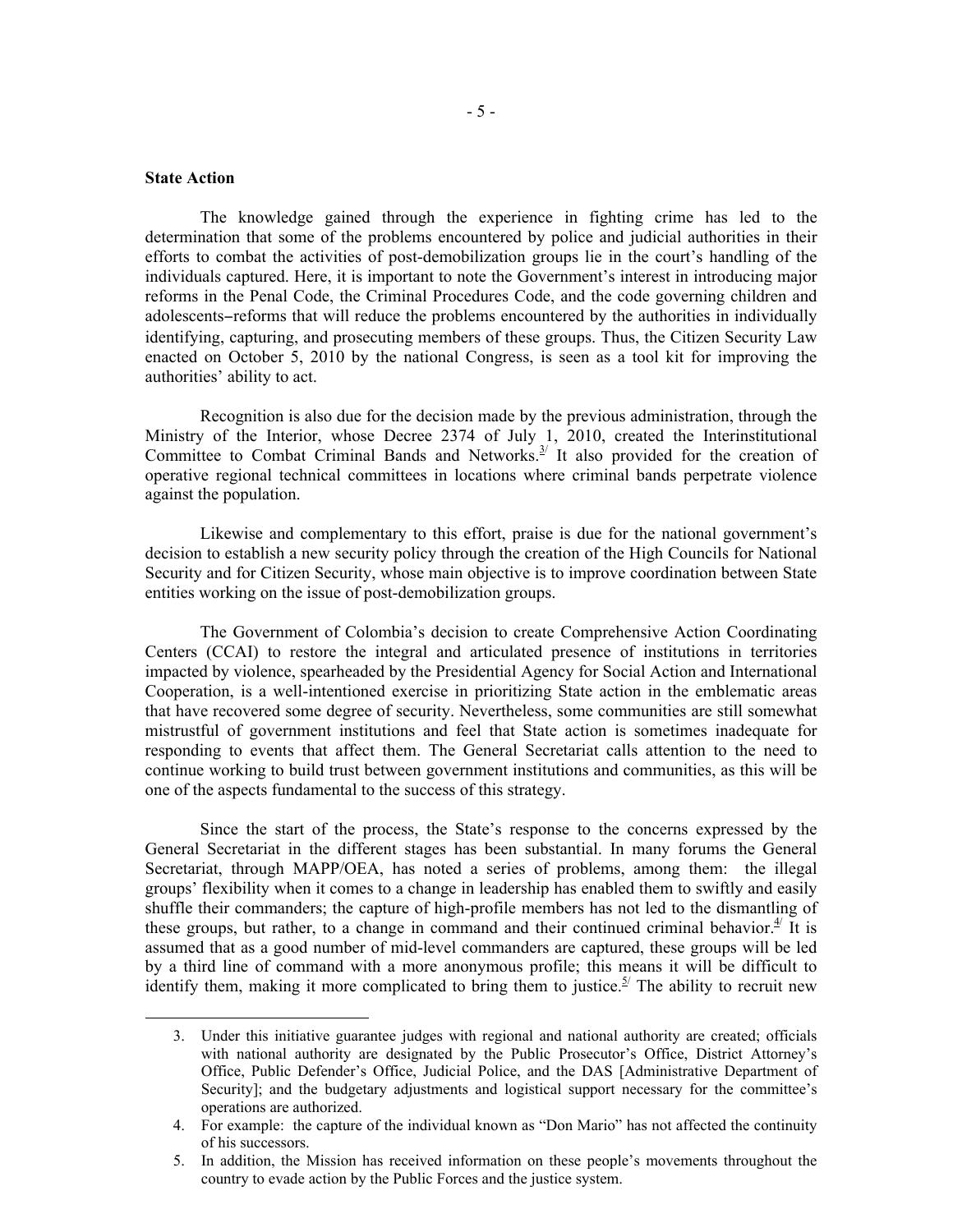members is also important, for, despite the many captures, membership in these groups has not fallen substantially. $\frac{6}{5}$ 

The violence perpetrated by post-demobilization groups today must be considered a challenge of the highest priority, in the understanding that, notwithstanding the notable efforts and results in terms of captures and the pursuit of new groups, this is a process that requires permanent adjustments. Combating these types of groups demands different types of strategies, because of their constant influence on the population and their flexibility, agility, vitality, and ability to corrupt the population and to mutate.

# **III. REINTEGRATING FORMER COMBATANTS**

Almost four years after the creation of the ACR and the transfer of the Minister of the Interior's Program for Reincorporation into Civilian Life (PRVC), $\frac{\pi}{2}$  while problems in providing some economic and community reintegration services, as well as security for the population that is attempting to reintegrate, persist, considerable progress has been made. A budget increase has made it possible to hire human resources to boost the Program's operating capacity, resulting in significant improvements in internal evaluation and information mechanisms,  $\frac{8}{3}$  as well as high coverage indexes for some Program services.

Economic reintegration of the demobilized population is perhaps the area that has posed the greatest problems over time. The lack of job opportunities, the stigma that demobilized fighters say they feel when they look for work,  $\frac{9}{2}$  and the operational problems that have arisen in a number of productive projects $10$ <sup>t</sup> have been recurrent themes since 2007.

 <sup>6.</sup> In 2006, official figures from the Directorate of *Carabineros* estimated the number of members of these bands at around 4,000; according to figures from January 2010, 3,738 men and women made up the six bands identified.

<sup>7.</sup> The PRVC served the demobilized population from 2001 to 2006. Under this program, the reintegration policy had a short horizon (18-24 months) and was executed under a centralized scheme.

<sup>8.</sup> In terms of internal information, the reliability of statistics has improved; this is reflected in the ACR's ability to provide up-to-date data on the process (databases on participants by geographical area, type of demobilization, and recorded movements; National Register of Deaths, Captures, and Arrests).

<sup>9.</sup> In 2009, the Mission held 34 focus groups in 22 municipalities in 15 of the country's departments. The participants were 463 randomly selected demobilized combatants who were primarily former members of the AUC, but also of the FARC, the ELN, and the ERP. The vast majority of them mentioned the difficulties they had encountered trying to find work. Nearly all of them said that they had no stable employment and were forced to "scratch out" a living, surviving with work in the informal sector, which can sometimes pose a risk, given the association between the informal sector and illegality.

<sup>10.</sup> In March 2010, the Mission did a random follow-up on some productive projects in different locations around the country. This follow-up revealed some of the main problems encountered by these projects: the feelings of insecurity among demobilized fighters, due to where they live; complications and problems with some operators; poor resource management; and bad relations between the operator and the demobilized fighters, among other things.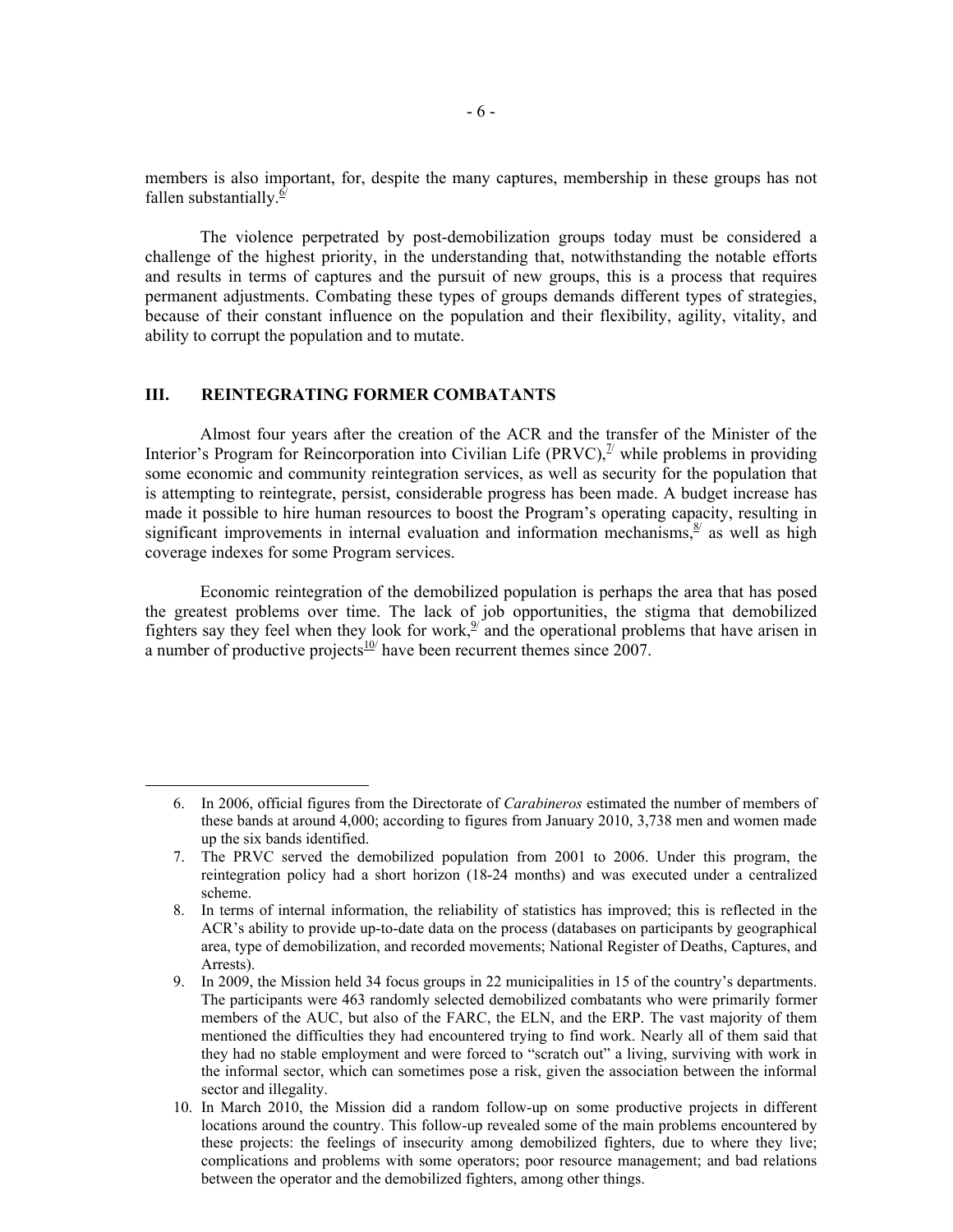Nevertheless, all these problems have not been without learning experiences for the  $ACR$ <sup>11/</sup> Thus, efforts have been made to implement a series of strategies that range from the promotion of business plans to increasing private-sector involvement $\frac{z}{2}$  to achieve successful reintegration.

In order to tackle the challenge of employment generation, the ACR has developed a series of strategies to give greater emphasis to integrating individuals into the workforce. They include working with SMBs (small and medium-sized businesses), which consists of presenting businesspeople with a portfolio of mechanisms  $\frac{13}{12}$  (developed from a social responsibility perspective), with which their company can collaborate with the Program and support reintegration.<sup>14/</sup> However, during the month of July 2010, monitoring by the MAPP/OEA has shown that the strategy exists basically at the central level. In other locations, such as Cúcuta (Norte de Santander), Putumayo, and Caquetá, its implementation has yet to begin. On the other hand, the ACR is promoting the possibility of enabling demobilized combatants who have a job to use seed money  $\frac{15}{2}$  to participate in the National Savings Fund and apply for a mortgage.

In the view of the General Secretariat, it is critical to bolster community reintegration and recognize its importance in facilitating reconciliation, peaceful coexistence, and the reintegration of demobilized combatants. While progress in integrating demobilized combatants back into the receiving communities was first seen in late 2007, one thing is certain: at the same time, there were problems<sup>16</sup> that will take time to solve. Little by little, however, communities have begun to lose their fear of organizing and have opened opportunities for reconciliation. Essential to this process has been the support of national, departmental, and local institutions, which have successfully joined forces to develop a Comprehensive Peaceful Coexistence Model. In this regard, the General Secretariat notes the experience with "Reconciliation Coffee," which, with private-sector support, creates economic opportunities for communities, victims, and demobilized fighters, at the same time fostering good relations among these sectors.

In the closing months of 2010, MAPP/OEA conducted a series of focus groups and surveys with communities and demobilized fighters participating in community reintegration projects to gain a thorough understanding of the state of this component and issue a series of recommendations to the ACR. During the first half of this year, MAPP/OEA will submit the findings of this study as part of its special collaboration with the High Council for Reintegration.

 <sup>11</sup> The difficulties and problems notwithstanding, it is also necessary to point out the positive results of some productive projects executed in places such as Valle de Cauca by operators with adequate experience.

<sup>12.</sup> Since 2009, the social responsibility area has been promoting meetings and forums with businesspeople while searching for new formulas (e.g., the Time Bank; the possibility of a allowing a demobilized fighter to do an internship in a company or entering into some sort of employment relationship that the business finds attractive).

<sup>13.</sup> The mechanisms foreseen are: the Time Bank; internships or an employment relationship−in this latter case, through the Agreement between CONFECAMARAS and the IOM.

<sup>14.</sup> According to ACR data, from December 2009 to April 2010, over 300 SMBs have been contacted, and 789 demobilized combatants have been hired.

<sup>15.</sup> The amount of seed money available to program participants is currently around \$4.5 million pesos (roughly US\$2,350.00). The proposed change would open the door to using this capital not only to promote a business plan, but home purchases or repairs as well. In that case, the money would be deposited in the individual's savings account and could be used only for housing.

<sup>16.</sup> For example, community distrust of demobilized fighters; communities' perception that the State was favoring demobilized fighters by giving them more benefits; local authorities' limited participation, because they were either far removed from the reintegration process or were uninterested, etc.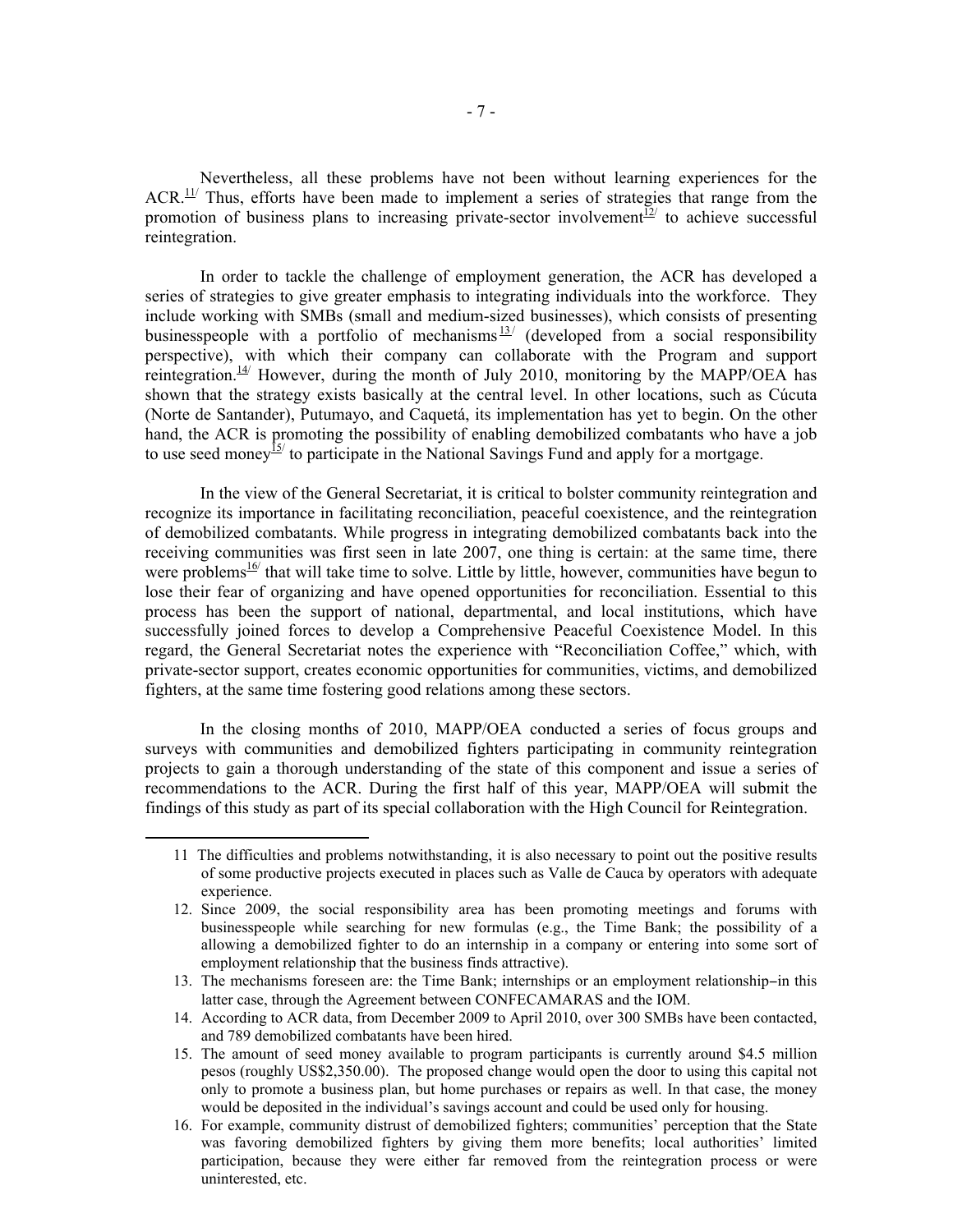## **Security of Demobilized Populations**

The Mission has paid particular attention to the security of demobilized combatants throughout the process. Since mid-2005, this population has been the constant object of threats, killings, displacement, and recruitment by groups operating outside the law, a fact mentioned by MAPP/OEA on repeated occasions. In the same vein, the IACHR expressed a similar concern in the Colombia chapter of its *Annual Report 2009*.<sup>11/</sup>

According to the data from the ACR's National Register of Deaths, Captures, and Arrests (from 2003 to December 2010), 1,844 former members of collectively demobilized groups were arrested,  $\frac{18}{12}$  179 such individuals were killed in confrontations, and 1,555 were murdered.  $\frac{19}{2}$  Thus, it can be said that at least 3,578 demobilized combatants<sup>20</sup> were directly involved in violence. These are troubling figures for the Secretariat, since they show the high degree of violence among the collectively demobilized population since the start of the process.

In mid-2009, MAPP/OEA began its second collaboration with the ACR, with the object of gathering the perceptions of demobilized fighters about their security. To this end, it conducted 13 focus groups in 10 departments of the country, in which 121 demobilized individuals (former members of the FARC, ELN, ERP, and AUC) participated, answering seven questions about relevant security issues.

The results of this study were submitted in May 2010. Among the main conclusions, the following stand out as future challenges: the need to revamp the current system for relocating demobilized combatants who have been threatened to make it faster, more flexible, and more nimble; $2^{21}$  the urgency of setting up a protective mechanism that includes provisional security measures for demobilized combatants who have been threatened; $^{22}$  the importance of building trust between communities and demobilized combatants, which will improve the security of all; and finally, the need for greater action to build trust between the demobilized population and the Public Forces, especially the National Police. $23/2$ 

 <sup>17.</sup> "The IACHR notes that the National Police Office of Liaison with the High Council for Reintegration reported the death, mostly by homicide, of 2,036 demobilized persons from 2001 to July 2009." In *Annual Report of the IACHR 2009,* Chapter IV, Colombia. Paragraph 18.

<sup>18.</sup> From 2003 through December 2010, 6,404 members of collectively demobilized groups and individuals who stopped fighting on their own were captured. Of these, 5,260 were collectively demobilized groups and 1,154, individually. Source: National Police, DIJIN, INPEC.

<sup>19.</sup> Source: National Police. DIJIN National Institute of Forensic Medicine.

<sup>20.</sup> If we consider that some 31,671 members of groups were collectively demobilized, the figure reveals that over 10% of those individuals have been affected in some way by these violent situations.

<sup>21.</sup> Despite an improvement in the average time it takes to conclude a security study, it still takes too long for demobilized fighters with serious security problems, and no provisional measures have been established.

<sup>22.</sup> In the Mission's view, the absence of effective provisional measures to guarantee the safety of demobilized combatants and their families from the time the threat is reported to the Police's ruling on the security study causes them to search for their own solutions, lose confidence in institutions, and back away from the official proceedings.

<sup>23.</sup> To this end, the ACR has begun working with the National Police to improve relations with these communities; this has resulted in the resuscitation of the *Plan Padrino* in some locations (for example, Montería, Córdoba) and in the search for greater understanding and knowledge about the Program within the institution. For this purpose, on September 13 and 14, 2010, the First Symposium between the National Police and the ACR was held in Bogotá.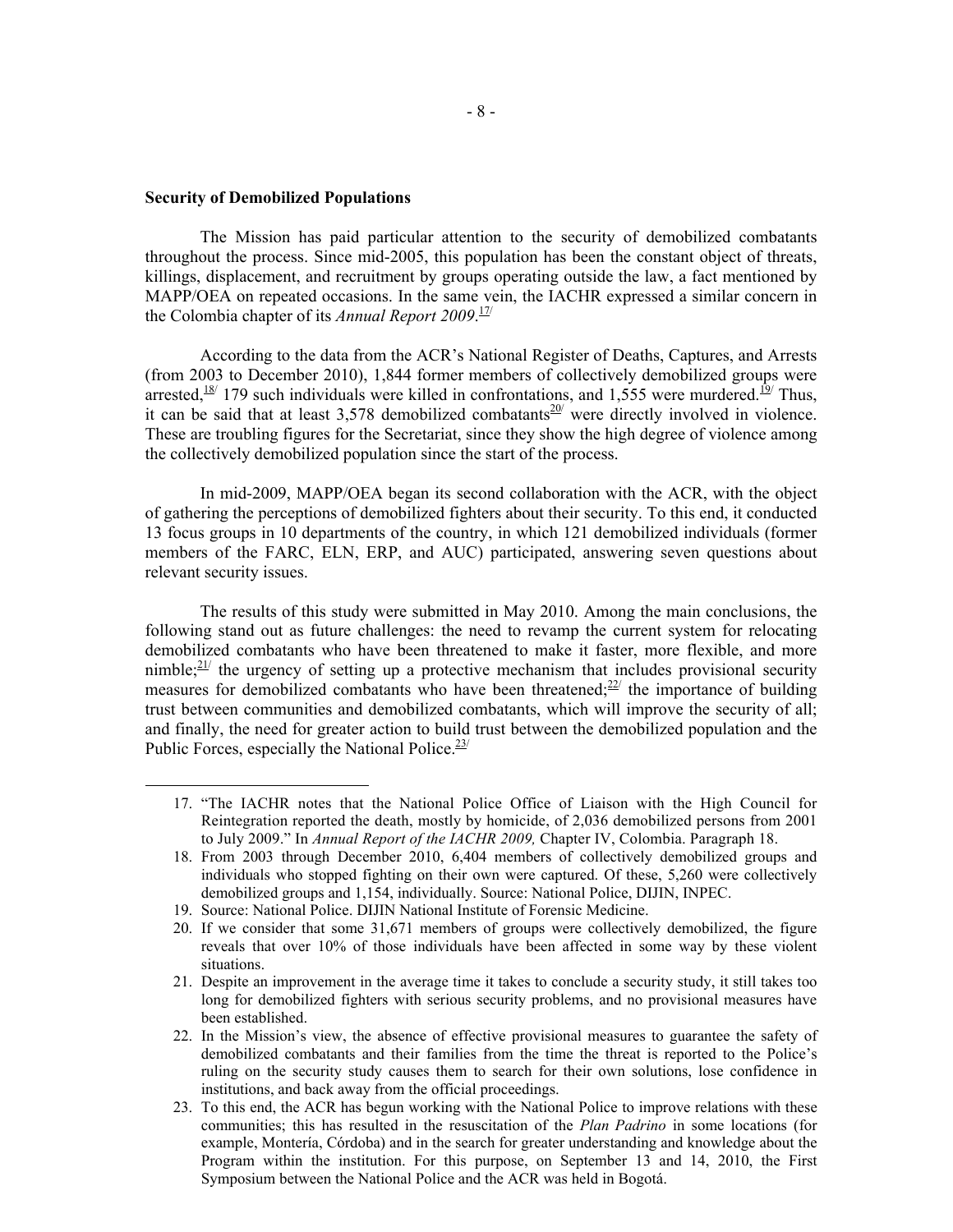## **IV. PREVENTING RECRUITMENT**

MAPP/OEA has learned that from a territorial standpoint, efforts have been made to deal with the problem of recruitment by creating departmental and/or municipal commissions, as in the case of Antioquia,  $Cesar^{24/2}$  and the city of Bogotá, among others. Unfortunately, current institutional efforts and budgets are still insufficient to keep recruitment from continuing to make headway and remaining a serious matter of concern in certain parts of the country. The publication of document CONPES 3673 on recruitment, with coordinated action plans involving 16 entities and allocated resources, may help strengthen the prevention of child and adolescent recruitment.

The General Secretariat expresses its concern about the recruitment of children and adolescents in many rural areas of the country,  $\frac{25}{1}$  reflecting the situation in urban areas of Medellín (Antioquia), Bogotá, and Cúcuta (Norte de Santander). It also notes the grave child and adolescent recruitment situation that has emerged in recent months in the Bajo Baudó region of Chocó and the mountains in the department of Nariño (Policarpa, rural areas of Rosario and Leyva).

Another matter of deep concern is the heightened recruitment among indigenous and Afro-Colombian populations, especially young people in rural Norte de Cauca<sup>26</sup> and the Embera community in the Bajo Baudó region of Chocó, who, in the absence of an effective response seek their own solutions to avoid recruitment. $27/$ 

Children's involvement in illicit activities and illegal situations calls for greater attention at the national level, since some gangs, bands, and other groups are involved in the outsourcing of services for groups operating outside the law. $28/$  In these cases, youth gangs act as intermediaries or contractors for post-demobilization and guerilla groups, receiving payment in exchange for services such as surveillance, the transport of weapons, the placement of small explosive devices and bombs, information, and assassinations, to name but a few.

# **V. TRANSITIONAL JUSTICE**

As noted in earlier reports, the enactment of Law 975/05 was an unprecedented event, as it was the first attempt to apply the principal elements of transitional justice−truth, justice, and

 <sup>24.</sup> These Commissions have not operated the same way throughout the country. In Antioquia, the Commission has proven to be very active and is still in operation. In Cesar, in contrast, the Commission for the Prevention of Recruitment started off vigorously in 2009 but today is experiencing coordination problems and its efforts have been discontinued.

<sup>25.</sup> It has information on recruitment in places such as La Gabarra (Tibú), in the Catatumbo region of the department of Norte de Santander; in La Hormiga (Guamuez valley) and Puerto Asís in the department of Putymayo; in La Guajira, in the rural area along the Colombian-Venezuelan border; in rural northern Cauca.

<sup>26.</sup> In this area, native youth are being recruited by narcotraffickers and guerilla groups.

<sup>27.</sup> This is the case of the Purrincha Reservation (in the Baudó subregion of Chocó), where nine Embero communities are developing a Safety Plan to prevent recruitment.

<sup>28.</sup> The Mission has received information on this in different parts of the country. Noteworthy is the case of Santander de Quilichao (Cauca), where there is concern about relations between these gangs and illegal armed groups.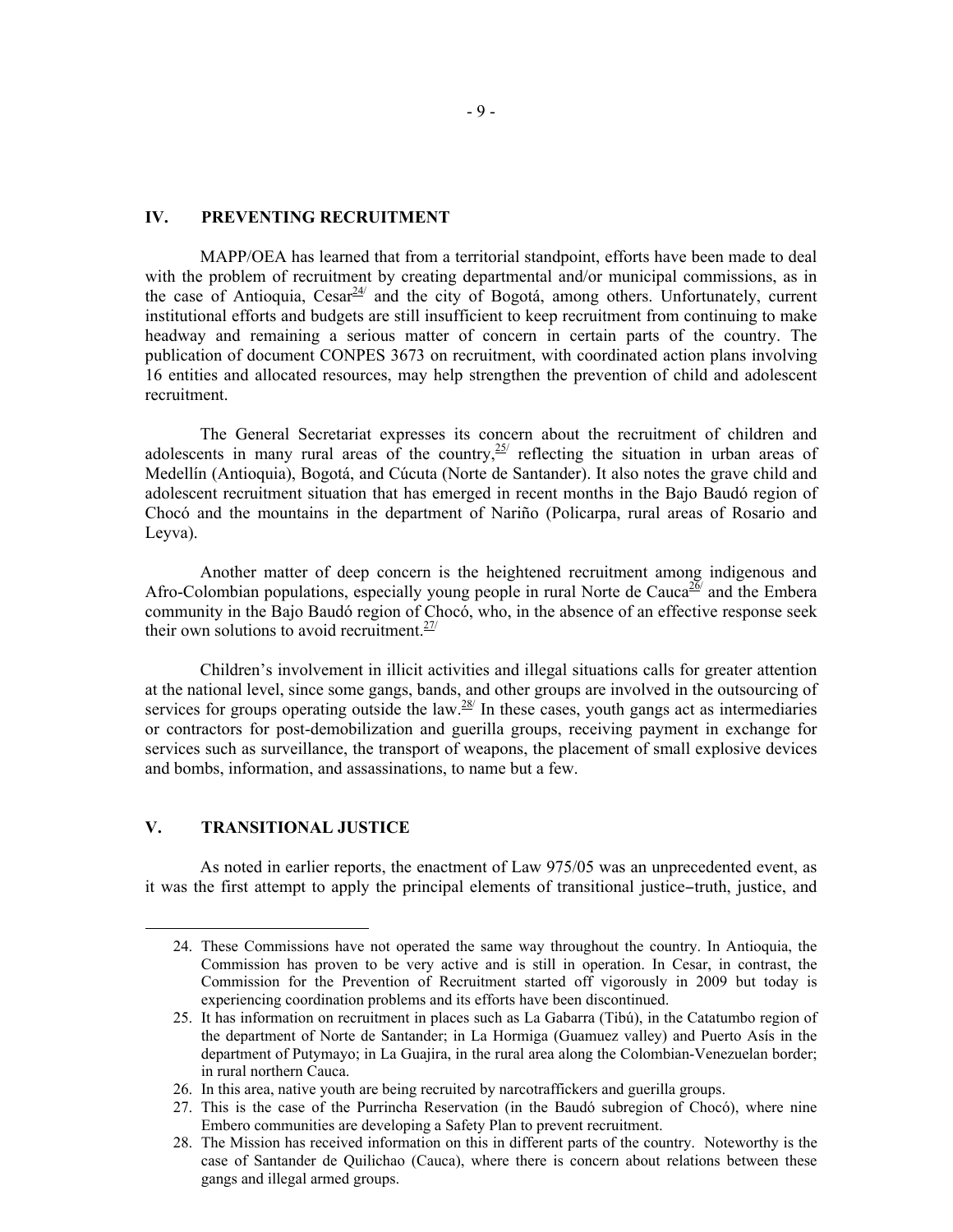redress−within the framework of Colombia's peace efforts. At the same time, it is a model that is being studied by several countries that are exploring the possibility of setting up advanced mechanisms in Colombia. Therefore, in its reports, the General Secretariat has underscored the institutional efforts of the Colombian State to implement the Law and create the appropriate institutional infrastructure for its enforcement.

To this end, through Decree 3361 of 2005 the Interinstitutional Justice and Peace Committee was created, $29$  meeting 33 times between October 2006 and February 2011 and chaired by the Minister of the Interior and Justice.<sup>30/</sup> Despite the importance of this mechanism, interinstitutional coordination problems persist at the local and departmental level. Thus, the Ministry, which exercises a strong leadership role at the national/central level, does not have the same influence at the local and/or departmental level. The General Secretariat of the OAS recognizes and supports the Government's efforts to improve this situation and likewise encourages the successful coordination initiatives that it is spearheading  $\frac{31}{1}$  in different parts of the country.

Nonetheless, the General Secretariat expresses its concern about a matter fundamental to the success of the Peace Process−that is, the importance of determining, within the framework of transitional justice, how to handle crimes committed after July 25, 2005, the date Law 975 was enacted, by collectively and individually demobilized combatants who have been brought up on charges by the National Government.

On the other hand, during this period the Constitutional Court declared application of the principle of timeliness for demobilized combatants who were not *postulados* under the Justice and Peace Law void, creating uncertainty about an eventual trial. The Mission therefore commends the promulgation of law 1424 of December 29, 2010 "whereby transitional justice provisions are issued that guarantee truth, justice, and redress to the victims of persons demobilized from organized groups operating outside the Law, concedes juridical benefits, and establishes other provisions." It is important that the mechanism adopted guarantee the rights of victims to the truth, justice, and redress, and at the same time that it create juridical security for demobilized combatants and facilitate the Colombian State's exercise of its obligation to investigate and punish crimes and combat impunity. The Mission has endorsed these precepts in earlier reports as a means of permanently buttressing this process.

The Mission recognizes the importance of bringing those seeking benefits under the Justice and Peace Law to trial, the definitive handing down of guilty verdicts, and swift comprehensive redress to the victims. It is therefore urgent that real results be seen with the consolidation and adjustment of the procedure; the streamlining of procedures leading up to trials; the adoption of strategies that correct procedural flaws so that victims can genuinely exercise their rights; and better training for judicial personnel. Consolidation of this progress would improve public perceptions of the legitimacy of the Justice and Peace process. However, the

 <sup>29.</sup> This Committee is comprised of four subcommittees: on victim and witness protection under Law 975 of 2005; on comprehensive victim assistance; on the preservation of historical memory; and the Technical Subcommittee of the Information System to Apply and Document Justice and Peace Procedures.

<sup>30.</sup> Decree 4530 of 2008 charges the Ministry of the Interior and Justice, through the Directorate of Transitional Justice, with the responsibility of formulating, coordinating, and promoting State policy on transitional justice, with functions that include articulating the committees and subcommittees that have been created.

<sup>31.</sup> This is the case in Medellín, with the Victims' Commission of Medellín, and the Department of Cauca, with its Justice and Peace Commission.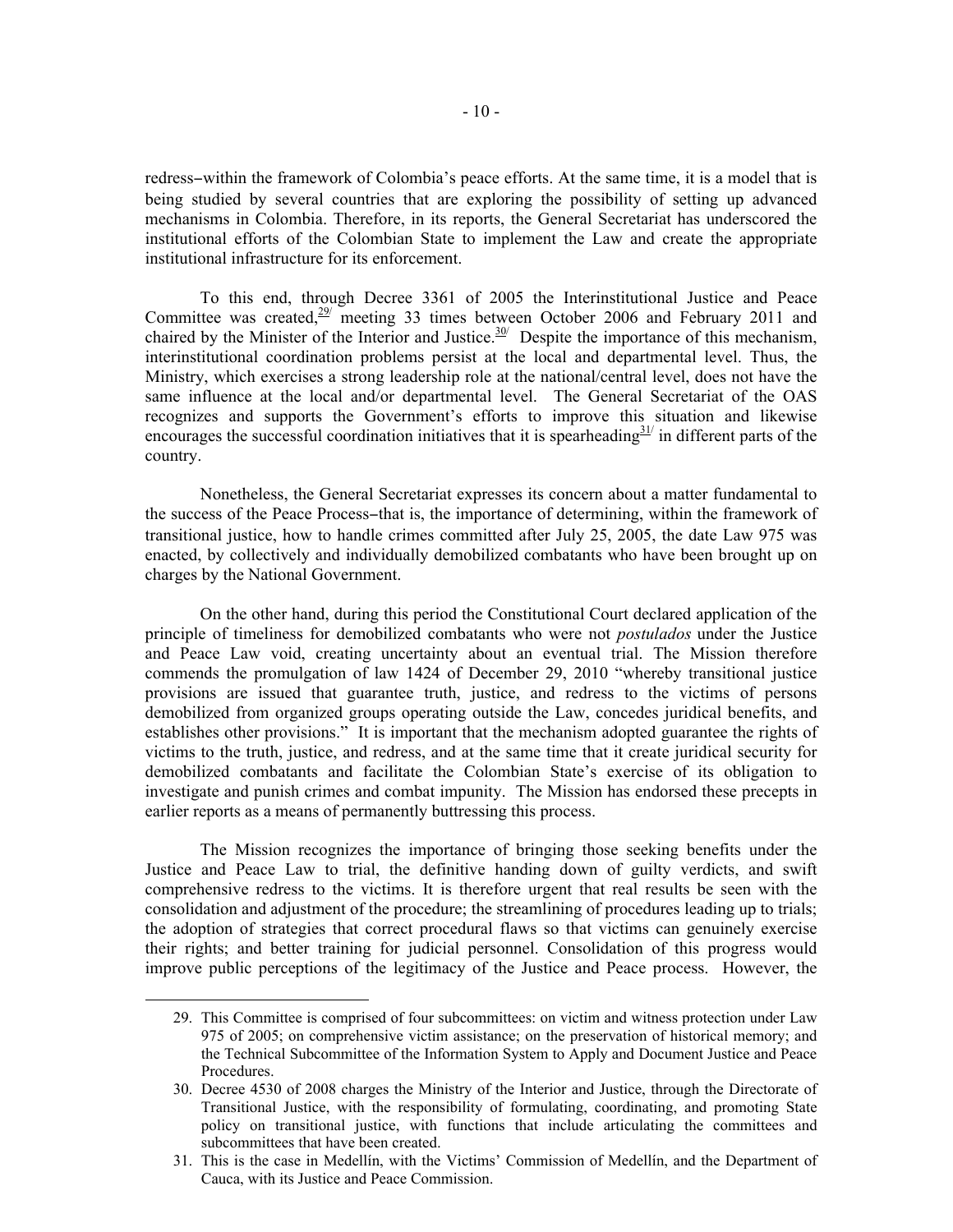Mission calls attention to the risk of evaluating the process solely from the standpoint of statistics and the number of rulings handed down, disregarding the value of the degree of truth that has been obtained, along with the significant efforts by the Colombian State to implement the process.

## **The Right to Truth and the Reconstruction of Historical Memory**

Regarding progress in obtaining truth in the judicial sphere, it is clear that thanks to the efforts of the Justice and Peace Unit and the participation of the *postulados* through the voluntary statements and judicial hearings, it is known what happened to a significant number of those who disappeared. As of October 2010, based on the information supplied largely by *postulados*, the Attorney General's Office has opened up 2,989 graves in different parts of the country, in which 3,625 bodies were found.<sup>32/</sup> This is a tremendous step forward, as the exhumation and return of the bodies is in itself an act of redress for the victims.

Likewise, the voluntary statement hearings have brought to light 44,376 murders, 9,431 cases of forced displacement, 4,030 cases of forced disappearance, 2,144 cases of illicit recruitment, 1,768 cases of extortion, and 1,417 massacres. $\frac{33}{1}$ 

The Historical Memory Group of the National Redress and Reconciliation Commission (CNRR) has been submitting a series of reports on emblematic cases of the recent violence in Colombia. As of September 2010, it had submitted six: *Trujillo: Una tragedia que no cesa* [Trujillo, a never ending tragedy]; 34/ *La masacre de El Salado: Esa Guerra no era Nuestra* [The Massacre in El Salado: That War Was Not Ours];<sup>35/</sup> *La masacre de Bahía Portete: Mujeres Wayuu en la mira* [The massacre in Bahía Portete: Wayuu Women in the Crosshairs], *Bojayá: la*  guerra sin límites [Bojayá: The War with No Limits],<sup>36/</sup> La Rochela: memorias de un crimen contra la justicia [La Rochela: Memories of a Crime against Justice], <sup>37/</sup> and *La tierra en disputa*. *Memorias del despojo y resistencias campesinas en la costa Caribe (1960-2010)* [The Land in Dispute. Memories of Dispossession and Campesino Resistance on the Caribbean Coast (1960- 2010)]. These investigations document the testimony of the victims and communities, as well as the impact of the violence in these regions.

These reports are an invitation to society to recognize what happened and acknowledge its role, to become aware, come together in solidarity, and mobilize so that the call for truth, justice, redress, and a guarantee of never again will not come only from the victims but from society as a whole. The creation of the Historical Memory Subcommittee  $\frac{38}{1}$  under the

 <sup>32.</sup> *Informe de la Unidad Nacional de Fiscalías para la Justicia y la Paz* [Report of the Public Prosecutors' Justice and Peace Unit]. Consolidated information up to October 31, 2010.

<sup>33.</sup> *Informe de la Unidad Nacional de Fiscalías para la Justicia y la Paz*. Consolidated information up to September 30, 2010.

<sup>34.</sup> See "*Marco de la Semana por la Primera Memoria."* Bogotá: September 2008

<sup>35.</sup> On February 16 and 21, 2000, 450 paramilitary operatives killed 60 totally defenseless people. The massacre caused the exodus of the entire population, and El Salado became a ghost town. To date, of the town's 7,000 residents, 730 have returned.

<sup>36.</sup> On May 2, 2002, some 80 civilians died (among them, 48 children) after FARC guerillas tossed a pipe bomb at the Bellavista church in the urban center of the municipality of Bojayá (Chocó), where members of the self-defense forces had supposedly taken refuge.

<sup>37.</sup> This occurred on January 18, 1989, near the mayoralty of La Rochela, in the municipality of Simacota, Santander. The report was made available to the public in September 2010.

<sup>38.</sup> This Subcommittee is made up of the Attorney General, the Ombudsman's Office, the National Redress and Reconciliation Commission, the National Archives of Colombia, the District Archives of Bogotá, the Ministry of Education, the Ministry of the Interior and Justice, the Superior Council of the Judiciary, and a number of civil society organizations.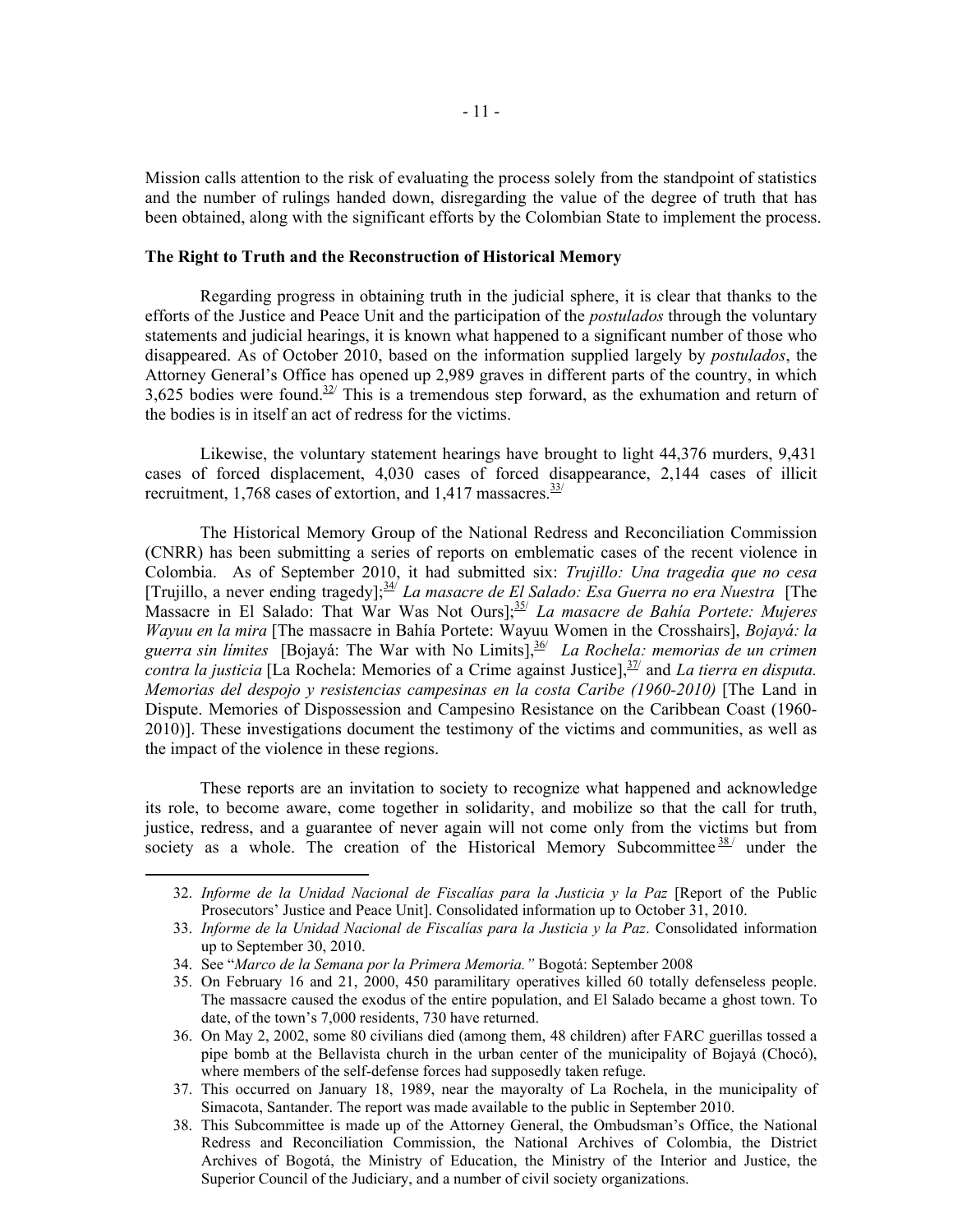Interinstitutional Committee on Justice and Peace is also a major step forward in institutionalizing the reconstruction of historical memory in Colombia. However, the coordination and combined efforts of institutions and communities are needed so that, in addition to reconstructing the past, that memory lays the foundations for the future through reconciliation and rebuilding of the social fabric. It is therefore essential to guarantee that this type of initiative can count on the necessary financial and human resources to continue its work across the country.

As for obtaining the truth and the historical memory, a constructive debate has been under way in recent months on what mechanisms should be included in the drafting of a public policy in this area; the Mission respects the decisions that the Colombian people make in this regard and expresses is willingness to continue supporting all efforts made to recover and preserve the memory of what happened.

### **Justice and Victim Access to the Process**

In earlier reports, the Mission has stressed the need for a national strategy that guarantees comprehensive assistance to the victims. Progress has been made in this regard through implementation of the Comprehensive Victim Assistance Model in cities such as Bucaramanga (Santander), Medellín (Antioquia), Santa Marta (Magdalena), and Valledupar (Cesar). However, the strategy should include the lessons learned, to ensure that the universal model takes the cultural and institutional dynamics of every region into account.<sup>39/</sup>

It has been noted that the voluntary statements of former combatants are the best means of reconstructing events such as massacres, displacements, and armed incursions. Since former guerilla fighters are those who are taking the most advantage of the Justice and Peace Law, it is becoming increasingly important to convene joint voluntary statement hearings with demobilized combatants from the self-defense forces and guerilla groups in order to reconstruct the events in which confrontations occurred that affected the civilian population. $\frac{40}{ }$ 

The General Secretariat commends the progress made in judicial cooperation between the United States of America and the Republic of Colombia to streamline procedures and facilitate voluntary statements and hold judicial hearings within the framework of the Justice and Peace process. The meetings between Colombian and U.S. prosecutors have given the latter a better understanding of the process going forward in Colombia and its importance for securing peace and reconciliation. Also important are the contacts between some Colombian prosecutors and former leaders of the AUC who have been extradited to the United States−most of them now housed in two jails−and the naming of a magistrate to coordinate their hearings, the result of an agreement between the Supreme Court of Justice and the Government of Colombia.

### **Comprehensive Redress**

<sup>&</sup>lt;sup>39</sup>. Local experiences like the Victims Commission of Medellín, the Victims Assistance Center of the District of Bogotá, or the institutional dynamics that have developed in the Cauca region can contribute much to the model.<br><sup>40</sup>. For example: the confrontation that resulted in the death of some 80 civilians in Bojayá (Chocó);

the paramilitary offensive against the supposed militias of FARC's Front 22, which operated in Cundinamarca; the military political campaign of the Bolivar Central Bloc against the clearing out of four municipalities in Magdalena Medio and southern Bolívar.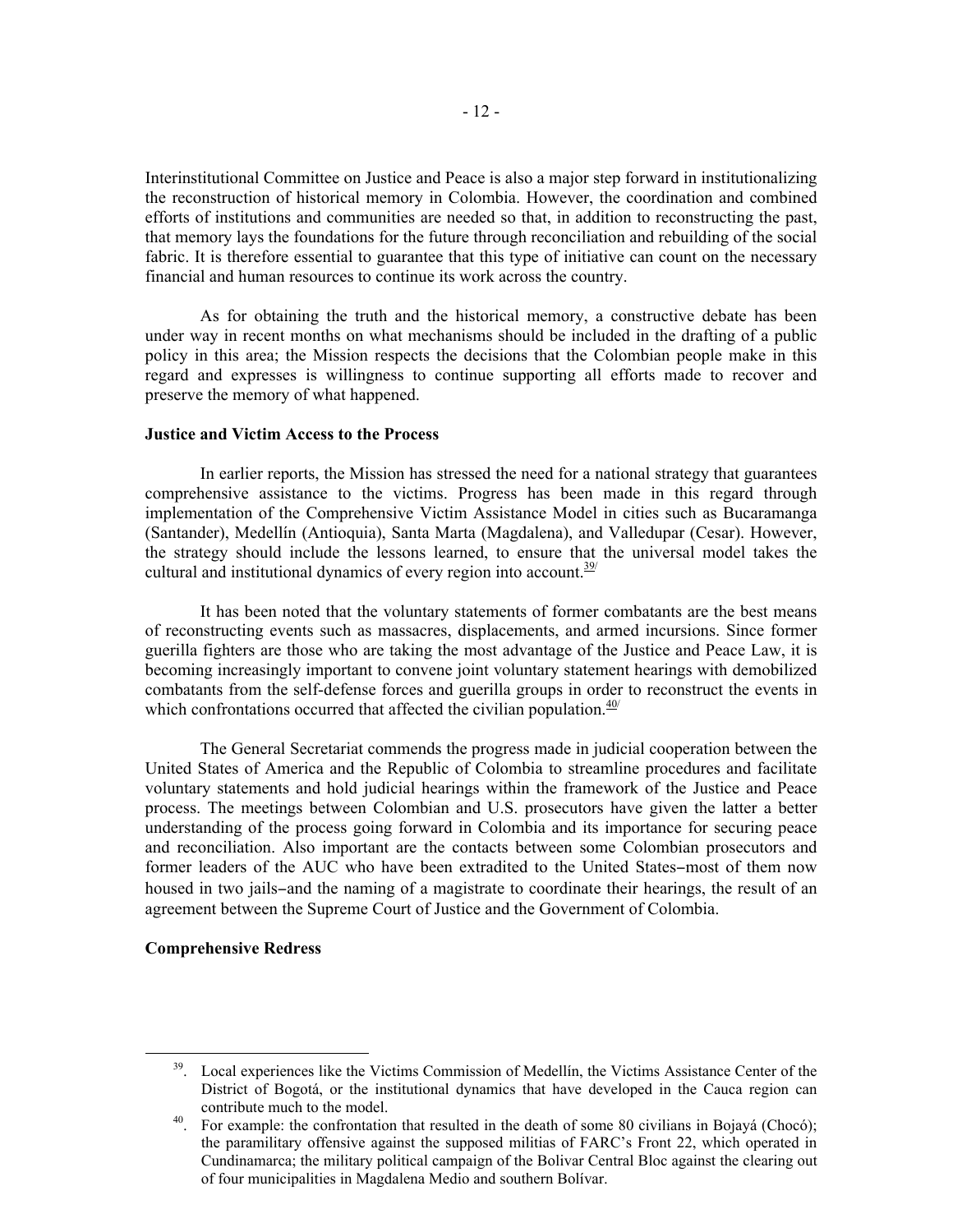With respect to the pilot projects for collective redress, $41/2$  there have been improvements since the last *Quarterly Report.* In El Tigre (Putumayo) and Buenos Aires (Cauca) progress has been made in institutional coordination. Likewise, some infrastructure projects have moved forward in the pilot projects of El Tigre (Putumayo), La Gabarra (Norte de Santander), and La Libertad (Sucre). $42$ <sup>t</sup> Also noteworthy are the meetings that the institutions have held under the leadership of the CNRR to discuss the national and regional collective redress policy.  $43/$ 

As for redress through judicial procedures, attention is called to the Comprehensive Redress Hearing in the cases of Mampuján-San Cayetano and Isla Múcura<sup>44/</sup> in the case of *postulados* Uber Banquez, a.k.a. "Juancho Dique," and Edwar Cobos Téllez, a.k.a "Diego Vecino;", a Comprehensive Redress Hearing was later held on 32 acts committed by the Border Front of the Catatumbo Bloc, commanded by Jorge Iván Laverde Zapata, a.k.a. "Pedro Fronteras" or "Iguano." These Comprehensive Redress Hearings constitute landmarks in the Justice and Peace process, not only because of their juridical importance but because of the institutional involvement and cooperation they engendered. $45/$ 

- 42. In El Tigre, the Hall of Justice was built and a rice thresher was procured; in La Gabarra, a classroom has been built in the children's center with its respective fence; in La Libertad, thanks to financial assistance from USAID and technical support from the IOM, bleachers were built, sanitary facilities were installed, and the health center was upgraded.
- 43. These meetings have defined the phases and implementation routes of the pilot projects and the monitoring and implementation mechanisms for the plans; they have discussed the "collective subject" category in depth, defined the target populations and principles of the programs; determined how communities will participate; and defined technical and political responsibilities in this area at the national, departmental, and municipal level.
- 44. In late February 2010, the Sala de Conocimiento [Court that rules on the legality of charges] of the Justice and Peace Tribunal upheld the charges brought against Edwar Cobos Téllar and Uber Enrique Banquez Martínez for the acts committed on 10 and 11 March 2000 in the village of Mampuján, San Cayetano, and on 19 April 2003 in Isla Múcura. By order of the Tribunal, a comprehensive redress hearing began, the most advanced judicial proceeding under the Justice and Peace Law. The Tribunal handed down its opinion in late June 2010. While this ruling represents a landmark in the Process, the decision of the Supreme Court's Criminal Court of Appeal is still pending.
- 45. Between 18 August and 7 October 2009 a hearing was held on the formal and material legality of the charges brought: forced displacement; aggravated serial murder; simple serial kidnapping; qualified and aggravated serial theft; illegal carrying of weapons for private use and use of uniforms and insignias in San Cayetano and Mampuján. And on the punishable acts of serial kidnapping, qualified and aggravated theft, private use of armed forces uniforms and insignias, and the illegal carrying of weapons for private use, charged against Banquez Martínez in Isla Múcura. The decision to uphold the charges was handed down on 25 January of this year. This stage concluded, the Comprehensive Redress Hearing began, with 12 sessions in all. The hearing was broadcast to three locations: San Cayetano, Rosas de Mampuján, and Cartagena DT.

In the case of the Border Front, charges for 32 acts were upheld, some of which had already been brought by the Eighth Prosecutor's Office of the National Justice and Peace Unit, among them: *conspiracy to commit a crime, murder of a protected person, aggravated murder, attempted murder of a protected person, attempted aggravated murder, the manufacture of arms and munitions and the trafficking in arms and munitions of the armed forces for private use, kidnapping for ransom, forced displacement of the civilian population, for a total of 121 direct victims registered with the Prosecutor's Office, which translates into approximately 170 indirect victims.* These crimes were systematically perpetrated against a specific population stigmatized as subversive or collaborating in subversion, or against persons accused of subverting order in the region−drug addicts, prostitutes, petty criminals, etc. − qualified by the Tribunal as conduct in the category crimes against humanity.

 <sup>41.</sup> With regard to Mothers of la Candelaria, it was determined that it was a group but not a class; there has been no progress regarding the University of Córdoba.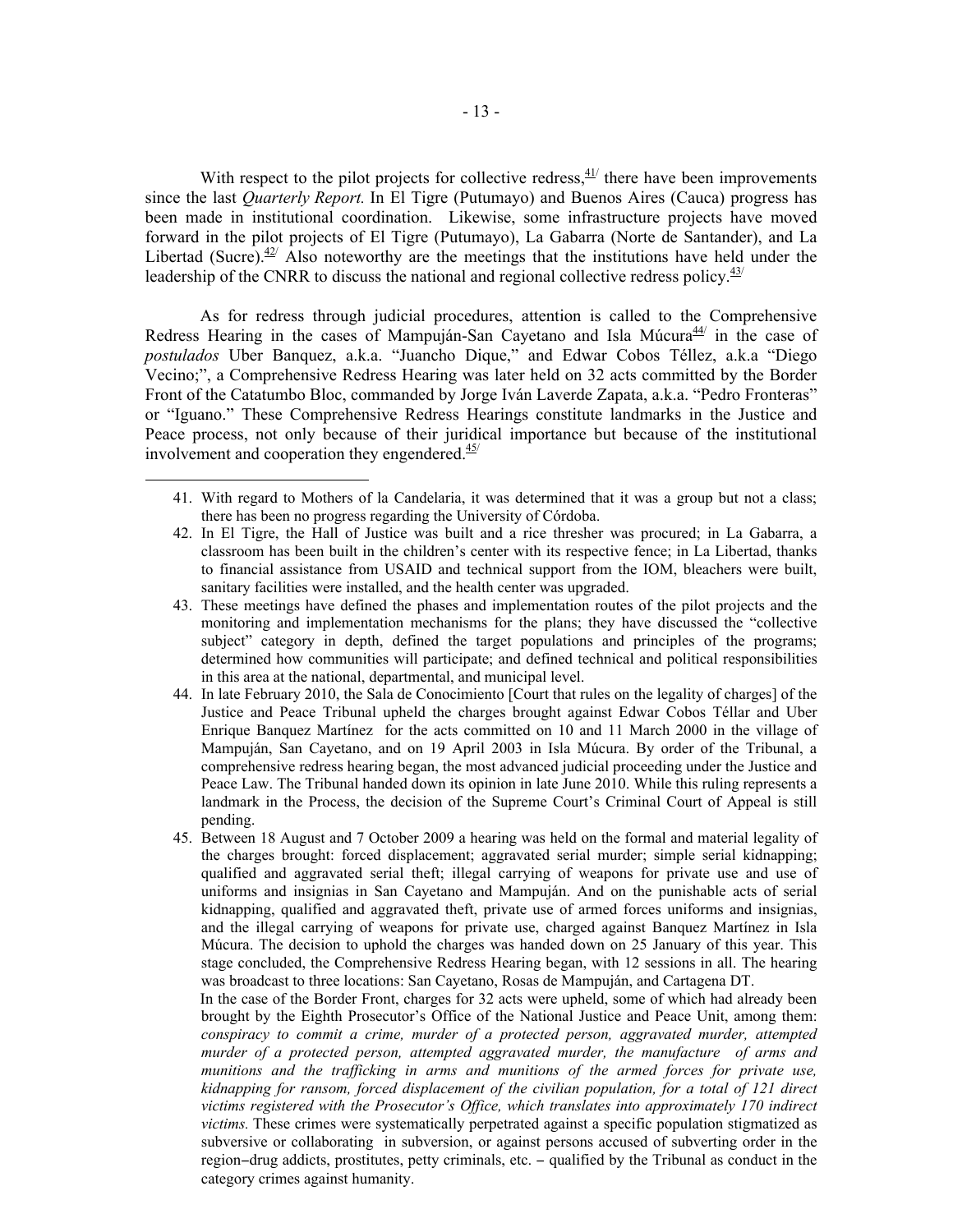The MAPP/OEA closely monitored and assisted the Comprehensive Redress Hearings. In the cases of Mampuján-San Cayetano and Isla Múcara, this assistance culminated in transmittal of the results of this effort to the competent institutions and donors in a forum convened by the Superior Council of the Judiciary. On the one hand, the Mission points out that the victims were the principal actors in the proceedings, and some received satisfaction through their participation in these court proceedings; and on the other, it notes that the details of concepts on basic aspects of the Justice and Peace Law as it relates to victims remains a challenge for Colombian institutions, especially in the later stages of the process. It is therefore issuing a call to ensure that in future Comprehensive Redress Hearings, greater emphasis be placed on preparatory activities as part of a calm, sustained, and well-thought-out work plan.

Two guilty verdicts were handed down in the framework of the Justice and Peace Law: the verdict in the case of Mampuján-San Cayetano and Isla Múcura was handed down by the Tribunal in late June 2010, and the one for the 32 acts committed by the Border Front of the Catatumbo Bloc, on December 2, 2010. While these rulings represent a landmark in the Process, it should be pointed out that in both cases, a decision on the appeal before the Criminal Court of the Supreme Court of Justice is still pending.

The restitution of lands is a major challenge for the country. It is therefore essential to acknowledge and bear in mind the progress that has been made through the CNRR's Regional Committees for the Restitution of Property, Social Action's Program to Protect Lands and Assets of the Population Displaced by Violence, and other mechanisms.

For this initiative to proceed correctly, it is important to design mechanisms for protecting the security of individual and group beneficiaries of the restitutions or legalizations in order to strengthen the process. Through MAPP/OEA, the General Secretariat has determined that one of the greatest challenges of the restitution process is its sustainability and the guarantee that lands will not be taken away again. It is also essential to rebuild the social fabric in affected communities that today are the beneficiaries of the restitution process.

With the assistance, verification, and support of the Mission during its presence in Colombia, the Ministry of Agriculture, as the lead agency in the restitution of lands in the country, has requested that MAPP/OEA continue providing comprehensive support and assistance for the land restitution process and especially the Action Plan [*Plan de Choque*], the legalization and deeding of properties, and the sustainability of the restitution. To date, the Mission has assisted with several meetings for coordination and consensus building, as well as the restitution of several properties in places such as Urabá, Magdalena Medio, and Montes de María.

With regard to administrative redress, the General Secretariat wishes to point out the dynamics observed in connection with the expiration of the April 22, 2010 deadline for submitting applications: an unusual increase in applications in the final weeks; a high number of applications rejected by the Administrative Redress Committee; some inconsistencies between the main causes of rejection and the criteria that were publicized in the initial meetings on administrative redress; and the acquisition of replenishment resources.

#### **Prison Conditions and the Situation of** *Postulados*

 On 7 July 2010, the Investigative Court of the Bogotá Justice and Peace Tribunal began the Comprehensive Redress Hearing. With support from MAPP/OEA, documentation was collected in Cúcuta one week prior to the start of the hearing.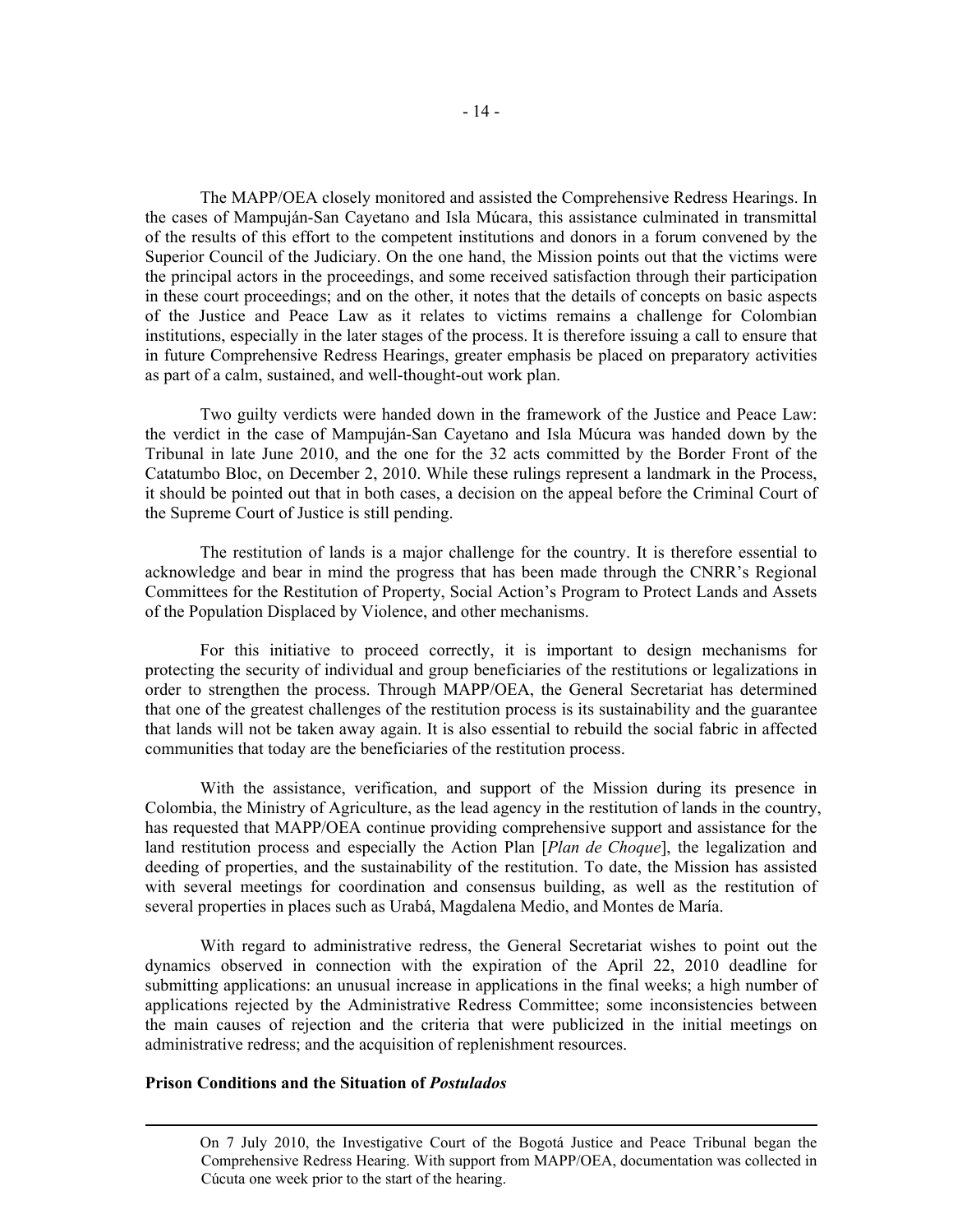The Mission stated in its *Fourteenth Quarterly Report* that a process with transitional characteristics requires exceptional provisions in almost all areas, including penitentiaries and jails. It therefore commends the National Institute of Penitentiaries and Jails (INPEC) on its decision to create a body inside the institution to observe and process matters related to Justice and Peace.

Nevertheless, the problems that INPEC faces in meeting the needs of a process of this magnitude should not go unmentioned. Significant among them is the very limited budget to provide adequate security for incarcerated *postulados*. The Mission views with approval the transfer of the *postulados* held in the La Picaleña jail (Ibagué, Tolima) to the penitentiary in El Espinal (Tolima) for security reasons; however, it is necessary that the facility upgrade its installations to provide basic sanitary conditions. Likewise, there are Justice and Peace facilities that fail to provide the necessary sanitary conditions, as in the case of Cúcuta (Norte de Santander) and Montería (Córdoba), as well as blocks 5 and 6 of Itagùí. The Mission therefore recommends that the appropriate measures be instituted for the benefit of the *postulados.*

MAPP/OEA has visited the *postuladas* [female postulados] in the Buen Pastor jails in Bogotá and the Women's Prison in Bucaramanga (Santander) and has discovered that the special conditions of confinement for male *postulados* were never applied to women. However, INPEC is taking steps to correct these disparities. To this end, the Mission suggests opening a special Justice and Peace block for women demobilized from the self-defense forces, like the one provided for the *postuladas* from the guerilla movements at the Chiquinquirá (Boyacá) jail.

# **VI. VICTIM AND COMMUNITY ASSISTANCE**

From the moment the Mission arrived in Colombia, the General Secretariat has stressed listening to and assisting communities affected by the violence as fundamental to peace in the country−first, because direct contact with them on the ground is what makes it possible to learn about the real problems and dynamics that Colombians experience day to day; and second, because it is the communities, with their knowledge and experience, who know their needs and can create participatory opportunities to rebuild their social fabric.

In this regard, the State has made significant progress in meeting its responsibilities to communities and victims. Institutions have gradually assumed responsibility for increasing the visibility of the victims' circumstances and for their own behavior in terms of their duties as the guarantors of victims' rights. This has brought visibility to trends, successful experiences, and the vulnerability of victims.

In this scenario, knowledge and skills in the area of victims' rights have been promoted−especially their right to truth, justice, and redress. Many victims not only know their rights, but exercise and demand them. At the same time, great efforts have been made to empower victims' organizations so that they focus on spearheading processes and contacts with institutions. It has been observed that empowering organizations beyond personal leadership improves the effective enjoyment of rights.

One point of pride for the Government of President Juan Manuel Santos has been its introduction of a Victims Bill to create a State policy for "assistance, care, protection, and redress to victims of manifest violations of international human rights norms and international humanitarian law." Moreover, this bill includes a special chapter on the restitution of lands.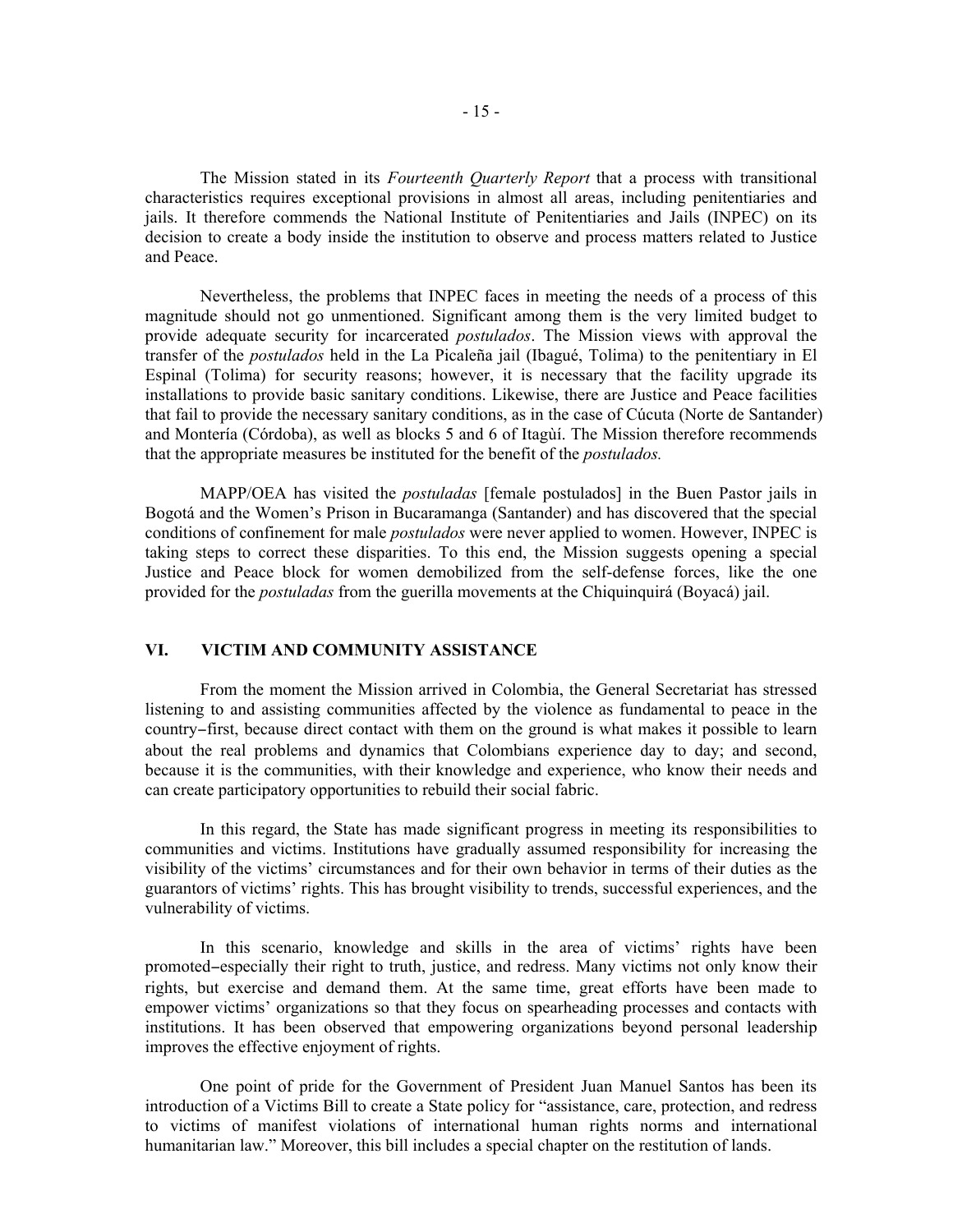In addition, the Government has expressed the will to develop a comprehensive human rights policy in conjunction with civil society, with emphasis on local and community organizations and assistance from the international community. The National Redress and Reconciliation Commission, in turn, is faced with the challenge of an orderly and efficient transfer of the reconciliation, historical memory, and redress procedures that have been carried out, guaranteeing better follow-up and public policy recommendations for reconciliation and redress.

Over the years, the Mission has assisted with and supported the strengthening of local leadership and mechanisms for community participation and organization, especially relations with local institutions. In the midst of this process, one of the most critical needs for communities has been participation in the decisions of local and national authorities. In this regard, MAPP/OEA has fostered reengagement with the authorities. This reengagement has shown that building community trust in institutions is one of the foundations for building peace in Colombia. Thanks to its constant presence in the regions, MAPP/OEA has been serving as a bridge to facilitate opportunities for communication between communities affected by the violence and government institutions.

The experience gained from this assistance and the flexibility of the mandate has fostered initiatives to promote activities that give victims access to the Justice and Peace process and projects to improve relations between the State and communities, taking a historical approach, including the lessons learned since the Law was first implemented. Some examples of these initiatives are: the reconstruction of the historical memory in Sabaletas (Buenaventura, Valle del Cauca); the strengthening of the social fabric in Bajo Cauca, Mampuján, southern Cesar, and Norte de Santander, as well as initiatives that prepare victims for the later stages of the Justice and Peace process, such as the Comprehensive Redress Hearing, which is moving forward for victims from northern Tolima and Norte de Santander.

MAPP/OEA was witness to the positive impact of the process in certain regions of Colombia, such as La Gabarra in Norte de Santander, San Blas in southern Bolívar, and San Carlos in Antioquia, to name but a few. In these places, initiatives directly linked to the ebbing of conflict dynamics produced a significant change in the communities.

However, despite the progress made and State efforts, the threats and challenges have grown. Here it is necessary to pay special attention to the factors that adversely impact the security of victims when they decide to participate in the Justice and Peace process or in proceedings for the restitution of lands.

The General Secretariat calls attention to the need to provide guarantees to victims that history will not repeat itself and that proceedings for the restitution of lands will guarantee the personal security of the victims involved in restitution proceedings (both when the lands are returned and in the medium and long term). At the same time, it is important to cover all aspects− economic, food-related, material, and credit-related−that will ensure sustainability and contribute to the success of the land restitution process in the coming years.

Reality and the evidence show that the sustainability of the redress process, construction of the historical memory, progress toward reconciliation, a culture of dialogue, and rebuilding of the social fabric are major challenges that civil society and the State must address, with effective, differentiated processes and approaches tailored to the specific local contexts that arise from the needs of communities and victims.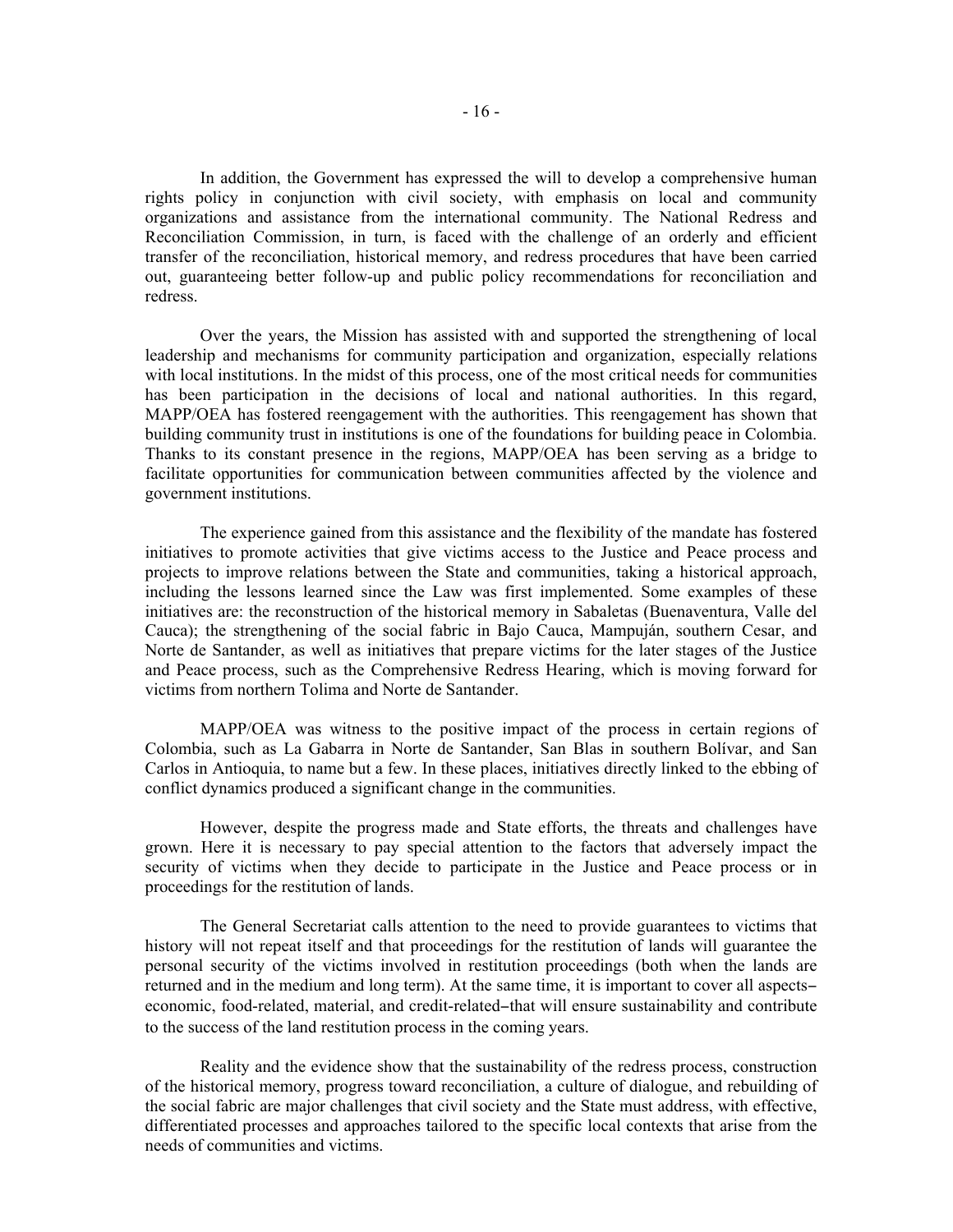# **VII. CONCLUSIONS AND RECOMMENDATIONS**

- 1. With respect to this report, the General Secretariat calls National Government's attention to the acts of violence and harm they continue to cause to the civilian population. It also recommends complementing the military approach to combating this phenomenon with differentiated comprehensive strategies to strengthen areas of trust and find solutions for conditions on the ground that facilitate the operations of illegal factions. Thus, it commends the National Government's decision to create a new citizen security policy that puts greater emphasis on this phenomenon.
- 2. The General Secretariat reiterates its concern about the actions of post-demobilization groups that continue to harm populations in locations such as the Pacific coast, southern Córdoba and Bajo Cauca (Antioquia), the Córdoba coast, Antioquian Urabá, and the eastern llanos (especially the department of Meta). It likewise urges the Government and State entities to pay special attention to the vulnerable populations victimized by these groups, and to investigate the actions of the latter.
- 3. It underscores the need to develop measures to protect children and adolescents and prevent them from getting involved with the phenomenon of violence. The creation and implementation of educational programs, the creation of job opportunities for youth, and the prevention of recruitment are of paramount importance in the new context.
- 4. The General Secretariat applauds the direction that the ACR has given to the reintegration of former combatants through the execution of the national public policy. However, greater coordination is important for overcoming the weaknesses in areas such as support for the economic reintegration of former combatants, improvements in the security situation of demobilized combatants in general, and the monitoring of demobilized combatants who are not active in the program, as well as strengthening of the family and community approach to reintegration. Achieving these objectives will require continued efforts to build trust between the receiving communities and demobilized combatants, and between these latter and the Public Forces, and the promotion of greater private-sector involvement.
- 5. Concerning application of the Justice and Peace Law, the General Secretariat reiterates the importance of changing the deadline for applications under Law 975; developing mechanisms that guarantee the rights of victims and judicial security for demobilized combatants who have not sought the benefits of the Justice and Peace proceeding; improving detention conditions for *postulados*; guaranteeing security mechanisms for victims, public officials, attorneys, and their families; and strengthening the procedural mechanisms to streamline trials.
- 6. Furthermore, the growing participation of victims in the process is critical for exercising the right to truth, justice, and redress and for guaranteeing that history will not repeat itself. More comprehensive redress hearings will soon be held, for which the victims must be prepared; this will require greater institutional capacity and coordination.
- 7. The General Secretariat commends the progress made in the restitution of lands in Colombia. It applauds the introduction by the Government of President Juan Manual Santos of the Victim's Bill and its chapter on the restitution of lands. At this time, at the invitation of the national government, MAPP/OEA is assisting with and verifying the restitution process that is moving forward in the country.